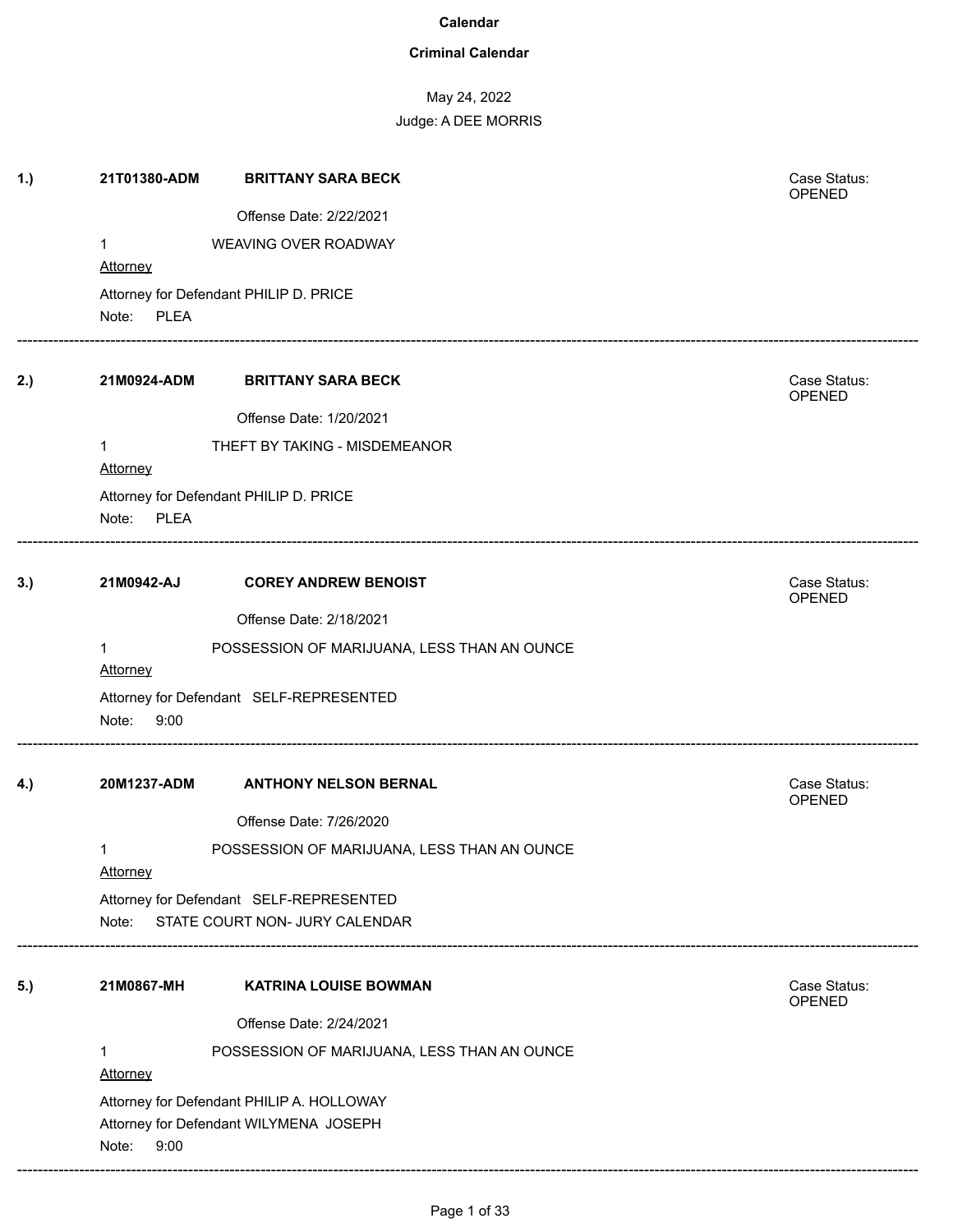### **Criminal Calendar**

## May 24, 2022

| 6.) | 21M1432-MH             | <b>LOGANN MACKENZIE WHITE BRAMLETT</b>      | Case Status:<br>OPENED        |
|-----|------------------------|---------------------------------------------|-------------------------------|
|     |                        | Offense Date: 1/22/2021                     |                               |
|     | 1                      | POSSESSION OF MARIJUANA, LESS THAN AN OUNCE |                               |
|     | Attorney               |                                             |                               |
|     |                        | Attorney for Defendant T. JESS BOWERS       |                               |
|     | Note:<br>9:00          |                                             |                               |
| 7.) | 20M1708-ADM            | <b>HARVEST LA-MAR BURR</b>                  | Case Status:<br><b>CLOSED</b> |
|     |                        | Offense Date: 9/25/2020                     |                               |
|     | 1                      | D.U.I. (PER SE)                             |                               |
|     | 2                      | D.U.I. (LESS SAFE)(ALCOHOL)                 |                               |
|     | 3                      | <b>RECKLESS DRIVING</b>                     |                               |
|     | 4                      | <b>FAILURE TO MAINTAIN LANE</b>             |                               |
|     | 5                      | OPEN CONTAINER VIOLATION                    |                               |
|     | <b>Attorney</b>        |                                             |                               |
|     |                        | Attorney for Defendant JEFFREY S. WILLIAMS  |                               |
|     | <b>MOTION</b><br>Note: |                                             |                               |
| 8.) | 21M1585-ADM            | <b>GAVIN ANDREW BURT</b>                    | Case Status:<br><b>OPENED</b> |
|     |                        | Offense Date: 3/23/2021                     |                               |
|     | <b>Attorney</b>        | POSSESSION OF MARIJUANA, LESS THAN AN OUNCE |                               |
|     |                        | Attorney for Defendant SELF-REPRESENTED     |                               |
|     | Note:                  | 9:00 SENTENCING                             |                               |
| 9.) | 21M2364-MH             | <b>GEORGE DANIEL CALLENDER</b>              | Case Status:                  |
|     |                        |                                             | OPENED                        |
|     |                        | Offense Date: 8/25/2021                     |                               |
|     | 1                      | POSSESSION OF MARIJUANA, LESS THAN AN OUNCE |                               |
|     | $\overline{c}$         | IMPEDING THE FREE FLOW OF TRAFFIC           |                               |
|     | Attorney               |                                             |                               |
|     | Note:<br>9:00          |                                             |                               |
|     |                        |                                             |                               |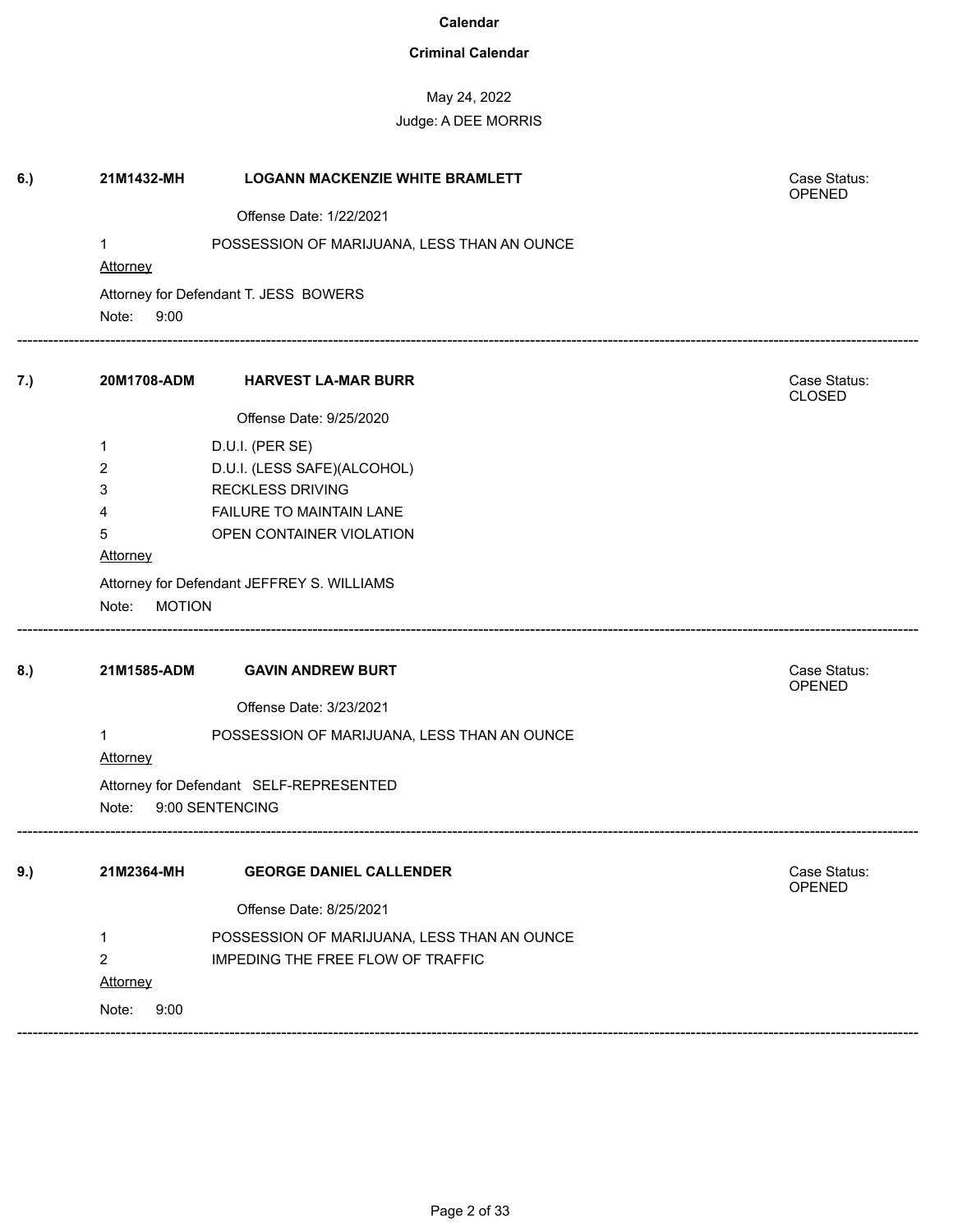### **Criminal Calendar**

# May 24, 2022

## Judge: A DEE MORRIS

| 10.) | 21M1531-AJ             | <b>MICHAEL LADON COBB JR</b>                                                      | Case Status:<br><b>OPENED</b> |
|------|------------------------|-----------------------------------------------------------------------------------|-------------------------------|
|      |                        | Offense Date: 4/8/2021                                                            |                               |
|      | 1<br><b>Attorney</b>   | POSSESSION OF MARIJUANA, LESS THAN AN OUNCE                                       |                               |
|      | Note:<br>9:00          | Attorney for Defendant SELF-REPRESENTED<br>Attorney for Defendant JOHN A STEAKLEY |                               |
| 11.) | 21DV0275-ADM           | SEBASTIAN CONTRERAS-LOPEZ                                                         | Case Status:<br>OPENED        |
|      |                        | Offense Date: 2/12/2020                                                           |                               |
|      | 1                      | BATTERY-FAMILY VIOLENCE                                                           |                               |
|      | 2                      | <b>CRUELTY TO CHILDREN-3RD DEGREE</b>                                             |                               |
|      | 3                      | SIMPLE ASSAULT - FAMILY VIOLENCE                                                  |                               |
|      | 4                      | SIMPLE BATTERY, FAMILY VIOLENCE                                                   |                               |
|      | 5                      | BATTERY, FAMILY VIOLENCE                                                          |                               |
|      | 6                      | OBSTRUCTION OF AN OFFICER - MISD                                                  |                               |
|      | <b>Attorney</b>        |                                                                                   |                               |
|      | Note:<br><b>STATUS</b> | Attorney for Defendant ERIK MEDER                                                 |                               |
| 12.) | 21M1494-ADM            | <b>CASEY THOMAS CORNELL</b>                                                       | Case Status:<br><b>OPENED</b> |
|      |                        | Offense Date: 5/3/2021                                                            |                               |
|      | 1                      | POSSESSION OF MARIJUANA, LESS THAN AN OUNCE                                       |                               |
|      | 2                      | DRIVING WHILE LICENSE SUSPENDED                                                   |                               |
|      | <b>Attorney</b>        |                                                                                   |                               |
|      | Note:<br>9:00          | Attorney for Defendant SELF-REPRESENTED                                           |                               |
| 13.) | 22M0511-ADM            | <b>BRETT MICHAEL CORTISS</b>                                                      | Case Status:<br>OPENED        |
|      |                        | Offense Date: 11/23/2020                                                          |                               |
|      | 1                      | POSSESSION OF MARIJUANA, LESS THAN AN OUNCE                                       |                               |
|      | 2                      | GIVING FALSE NAME, ADDRESS, BIRTHDATE TO LAW ENF.OFF                              |                               |
|      | 3                      | GIVING FALSE NAME, ADDRESS, BIRTHDATE TO LAW ENF.OFF                              |                               |
|      | 4                      | OPEN CONTAINER VIOLATION                                                          |                               |
|      | 5                      | <b>RED LIGHT VIOLATION</b>                                                        |                               |
|      | <b>Attorney</b>        |                                                                                   |                               |
|      | Note:<br>9:00          |                                                                                   |                               |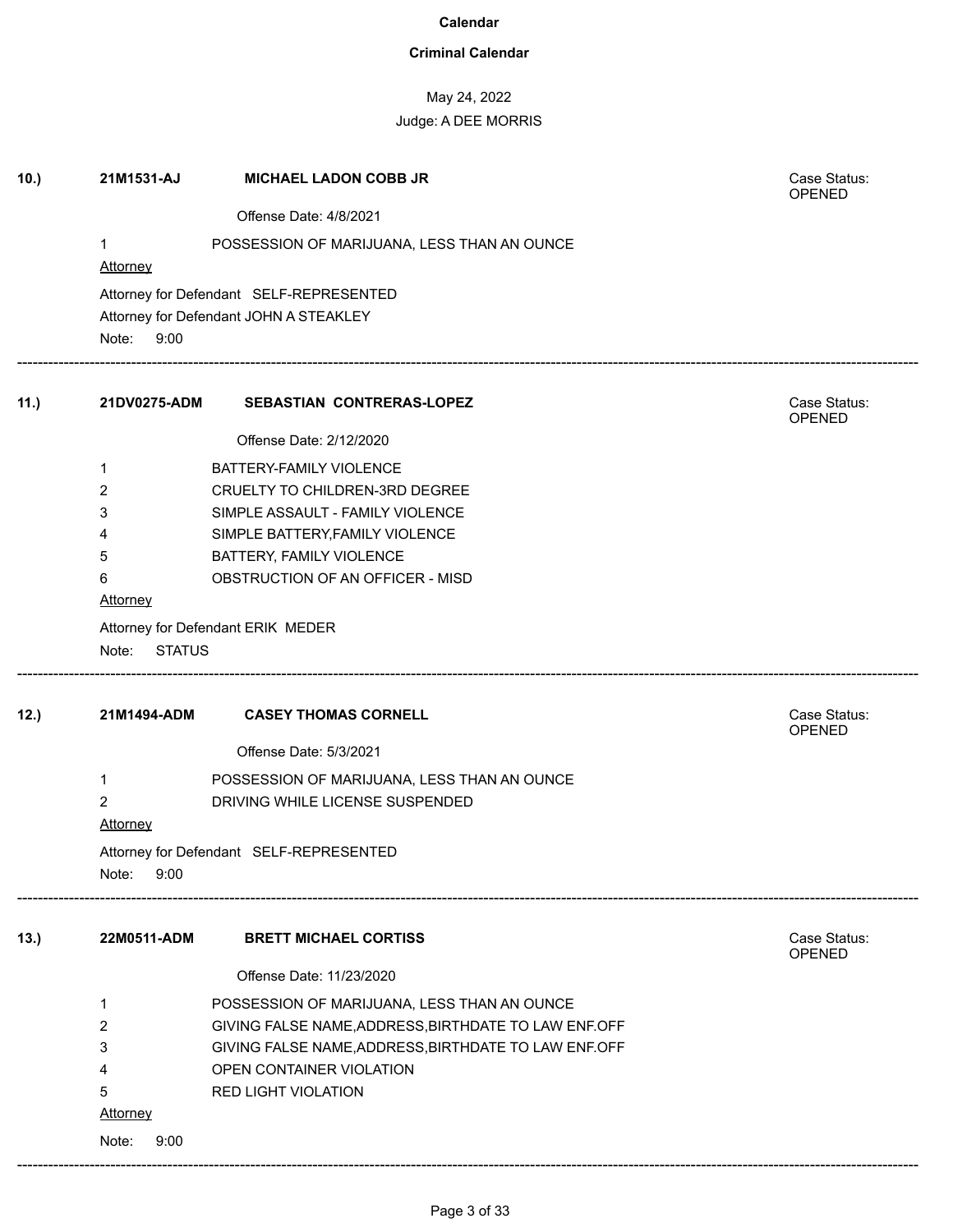### **Criminal Calendar**

## May 24, 2022

| 14.) | 21M1252-ADM                             | <b>KENNEDY TAYLOR DAME</b>                  | Case Status:<br><b>OPENED</b> |  |
|------|-----------------------------------------|---------------------------------------------|-------------------------------|--|
|      |                                         | Offense Date: 5/23/2021                     |                               |  |
|      | 1                                       | SIMPLE BATTERY                              |                               |  |
|      | 2                                       | SIMPLE ASSAULT                              |                               |  |
|      | 3                                       | DISORDERLY CONDUCT                          |                               |  |
|      | Attorney                                |                                             |                               |  |
|      |                                         | Attorney for Defendant EMILY L EVETT        |                               |  |
|      | Note:                                   | STATE COURT NON- JURY CALENDAR              |                               |  |
| 15.) | 22M0256-AJ                              | <b>JARED WILLIAM DISKIN</b>                 | Case Status:<br>OPENED        |  |
|      |                                         | Offense Date: 7/17/2021                     |                               |  |
|      | 1                                       | POSSESSION OF MARIJUANA, LESS THAN AN OUNCE |                               |  |
|      | $\overline{2}$                          | OBSTRUCTION OF AN OFFICER - MISD            |                               |  |
|      | Attorney                                |                                             |                               |  |
|      |                                         | Attorney for Defendant JESSICA L LONG       |                               |  |
|      | Note:<br>09:00                          |                                             |                               |  |
| 16.) | 21M1423-ADM                             | <b>JESSICA DREISBACH</b>                    | Case Status:<br>OPENED        |  |
|      |                                         | Offense Date: 5/27/2021                     |                               |  |
|      | 1                                       | POSSESSION OF MARIJUANA, LESS THAN AN OUNCE |                               |  |
|      | Attorney                                |                                             |                               |  |
|      |                                         | Attorney for Defendant SELF-REPRESENTED     |                               |  |
|      | Note:<br>9:00                           |                                             |                               |  |
|      |                                         |                                             |                               |  |
| 17.) | 21T04640-ADM                            | <b>JENNIFER ROSE ESTES</b>                  | Case Status: TIME<br>TO PAY   |  |
|      |                                         | Offense Date: 9/1/2021                      |                               |  |
|      | $\mathbf{1}$                            | FOLLOWING TOO CLOSELY                       |                               |  |
|      | Attorney                                |                                             |                               |  |
|      | Attorney for Defendant SELF-REPRESENTED |                                             |                               |  |
|      | Note:                                   | STATE COURT TIME TO PAY                     |                               |  |
|      |                                         |                                             |                               |  |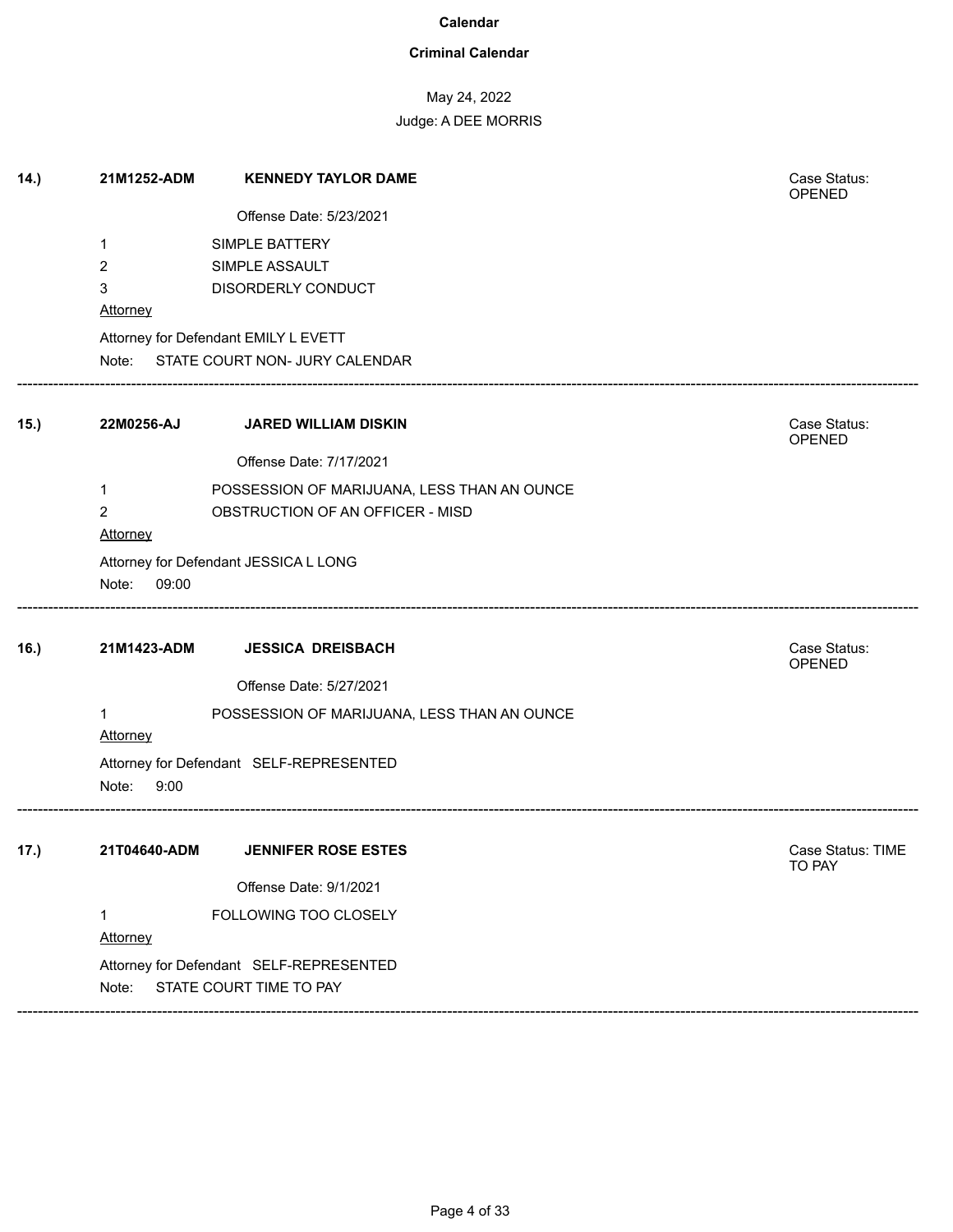### **Criminal Calendar**

| 18.) | 21M0405-ADM              | <b>CHRISTIAN HANNA</b>                      | Case Status:<br><b>OPENED</b> |
|------|--------------------------|---------------------------------------------|-------------------------------|
|      |                          | Offense Date: 2/20/2019                     |                               |
|      | $\mathbf{1}$             | POSSESSION OF MARIJUANA, LESS THAN AN OUNCE |                               |
|      | $\overline{2}$           | POSSESSION OF DRUG RELATED OBJECTS          |                               |
|      | Attorney                 |                                             |                               |
|      |                          | Attorney for Defendant JOSEPH KASSAB        |                               |
|      |                          | Note: STATE COURT NON- JURY CALENDAR        |                               |
| 19.) | 21M1012-ADM              | <b>CHRISTIAN ELIAS HANNA</b>                | Case Status:<br><b>OPENED</b> |
|      |                          | Offense Date: 4/15/2021                     |                               |
|      | $\mathbf{1}$<br>Attorney | POSSESSION OF MARIJUANA, LESS THAN AN OUNCE |                               |
|      |                          | Attorney for Defendant JOSEPH KASSAB        |                               |
|      |                          | Note: STATE COURT NON- JURY CALENDAR        |                               |
| 20.) | 22M0512-MH               | <b>DEJA HARPER</b>                          | Case Status:                  |
|      |                          |                                             | OPENED                        |
|      |                          | Offense Date: 4/15/2021                     |                               |
|      | 1                        | POSSESSION OF MARIJUANA, LESS THAN AN OUNCE |                               |
|      | $\overline{2}$           | VIOLATION OF HANDICAP PARKING               |                               |
|      | <b>Attorney</b>          |                                             |                               |
|      | Note:<br>9:00            |                                             |                               |
| 21.) | 21M1496-AJ               | <b>WADE RANDY HASTINGS</b>                  | Case Status:<br><b>OPENED</b> |
|      |                          | Offense Date: 4/18/2021                     |                               |
|      | 1<br><b>Attorney</b>     | POSSESSION OF MARIJUANA, LESS THAN AN OUNCE |                               |
|      | Note:<br>9:00            | Attorney for Defendant SELF-REPRESENTED     |                               |
| 22.) | 21M1222-ADM              | <b>MARISSA LEANN HEATHERLY</b>              | Case Status:<br>OPENED        |
|      |                          | Offense Date: 2/16/2021                     |                               |
|      | Attorney                 | POSSESSION OF MARIJUANA, LESS THAN AN OUNCE |                               |
|      | Note:<br>9:00            | Attorney for Defendant SELF-REPRESENTED     |                               |
|      |                          |                                             |                               |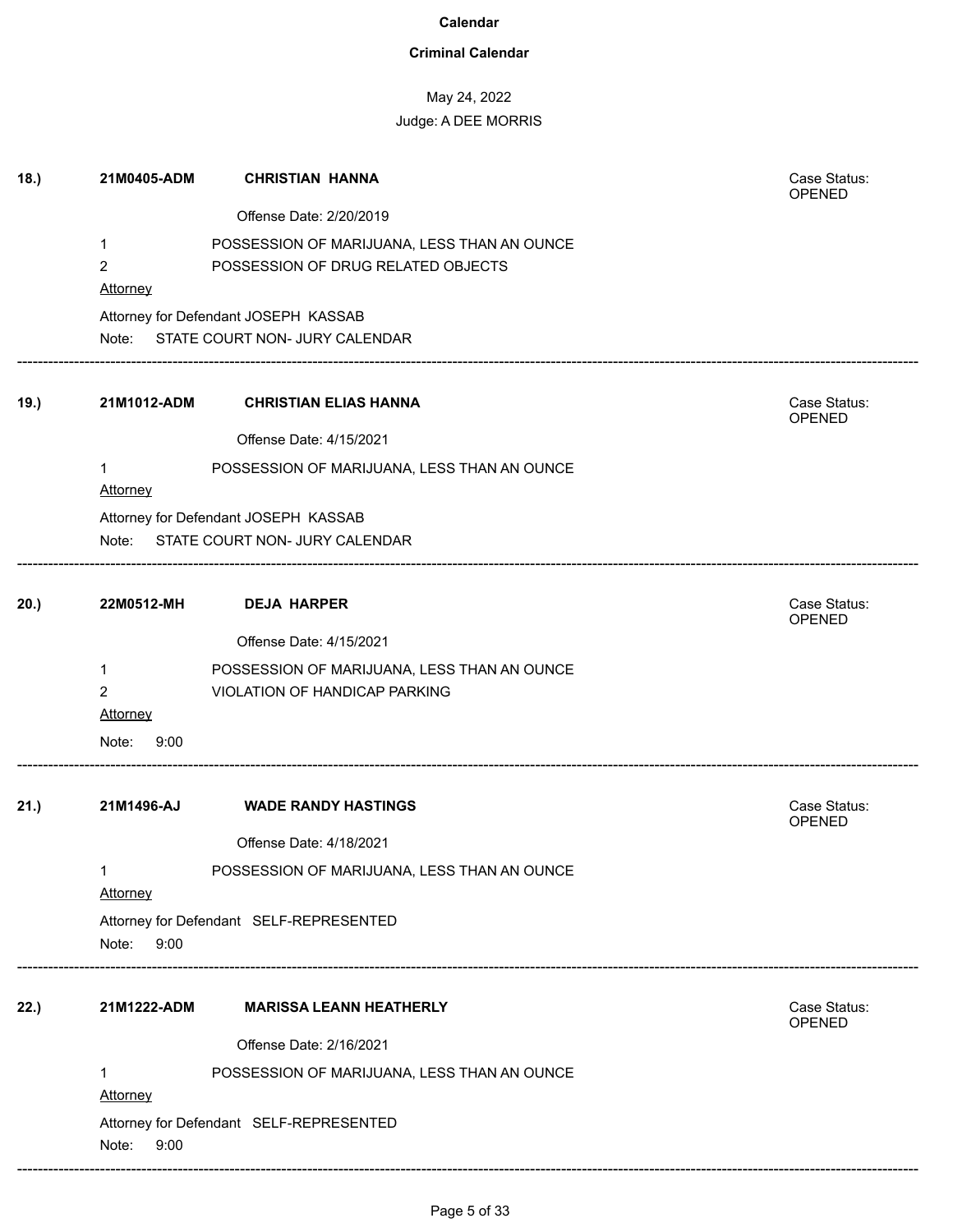### **Criminal Calendar**

## May 24, 2022 Judge: A DEE MORRIS

| 23.) | 21M1812-ADM     | <b>LOGAN RAY HEGRE</b>                       | Case Status:<br>OPENED        |
|------|-----------------|----------------------------------------------|-------------------------------|
|      |                 | Offense Date: 4/24/2021                      |                               |
|      | 1               | POSSESSION OF MARIJUANA, LESS THAN AN OUNCE  |                               |
|      | $\overline{2}$  | DRIVING WHILE LICENSE SUSPENDED              |                               |
|      | <b>Attorney</b> |                                              |                               |
|      |                 | Attorney for Defendant SELF-REPRESENTED      |                               |
|      | Note: 9:00      |                                              |                               |
| 24.) | 21M0940-AJ      | <b>NICHOLAS LUKE HITE</b>                    | Case Status:<br><b>OPENED</b> |
|      |                 | Offense Date: 2/28/2021                      |                               |
|      | 1               | POSSESSION OF MARIJUANA, LESS THAN AN OUNCE  |                               |
|      | <b>Attorney</b> |                                              |                               |
|      |                 | Attorney for Defendant THOMAS E. FLUGUM JR   |                               |
|      |                 | Note: STATE COURT DRUG COURT CALENDAR        |                               |
|      |                 |                                              |                               |
| 25.) | 20M1066-MH      | <b>KELLEY ANNE HORTON</b>                    | Case Status:<br><b>OPENED</b> |
|      |                 | Offense Date: 6/1/2020                       |                               |
|      | 1               | POSSESSION OF MARIJUANA, LESS THAN AN OUNCE  |                               |
|      | 2               | POSSESSION OF DRUG RELATED OBJECTS           |                               |
|      | 3               | POSSESSION OF DRUG RELATED OBJECTS           |                               |
|      | <b>Attorney</b> |                                              |                               |
|      | Note:<br>9:00   | Attorney for Defendant E. MICHAEL VEREEN III |                               |
|      |                 |                                              |                               |
| 26.) | 21M1500-ADM     | <b>EBRIMA JALLOW</b>                         | Case Status:                  |
|      |                 | Offense Date: 4/19/2021                      | OPENED                        |
|      | 1               | POSSESSION OF MARIJUANA, LESS THAN AN OUNCE  |                               |
|      | Attorney        |                                              |                               |
|      |                 | Attorney for Defendant SELF-REPRESENTED      |                               |
|      | Note:<br>9:00   |                                              |                               |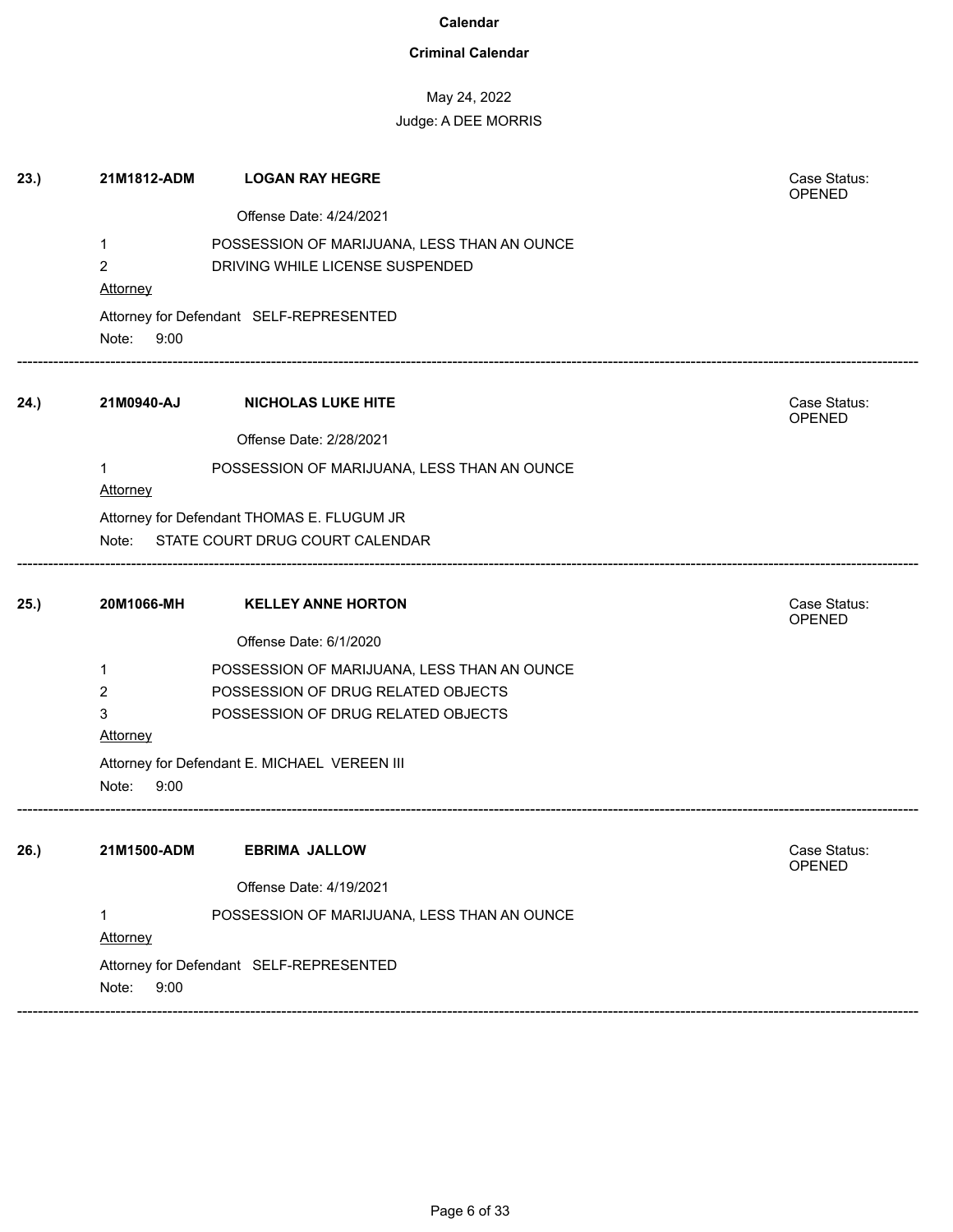### **Criminal Calendar**

| 27.) | 21M1619-ADM                           | <b>EBRIMA JALLOW</b>                        | Case Status:<br>OPENED        |  |  |  |
|------|---------------------------------------|---------------------------------------------|-------------------------------|--|--|--|
|      |                                       | Offense Date: 7/7/2021                      |                               |  |  |  |
|      | 1                                     | POSSESSION OF MARIJUANA, LESS THAN AN OUNCE |                               |  |  |  |
|      | $\overline{2}$                        | NO PROOF OF INSURANCE                       |                               |  |  |  |
|      | <b>Attorney</b>                       |                                             |                               |  |  |  |
|      |                                       | Attorney for Defendant SELF-REPRESENTED     |                               |  |  |  |
|      | Note: 9:00                            |                                             |                               |  |  |  |
| 28.  | 20M0963-ADM                           | <b>REY JARQUIN-CRUZ</b>                     | Case Status:<br><b>OPENED</b> |  |  |  |
|      |                                       | Offense Date: 5/16/2020                     |                               |  |  |  |
|      | 1                                     | POSSESSION OF MARIJUANA, LESS THAN AN OUNCE |                               |  |  |  |
|      | 2                                     | POSSESSION OF DRUG RELATED OBJECTS          |                               |  |  |  |
|      | 3                                     | POSSESSION OF DRUG RELATED OBJECTS          |                               |  |  |  |
|      | 4                                     | <b>SPEEDING</b>                             |                               |  |  |  |
|      | 5                                     | <b>SPEEDING</b>                             |                               |  |  |  |
|      |                                       | Posted Speed: 45 Actual Speed: 61           |                               |  |  |  |
|      | Attorney                              |                                             |                               |  |  |  |
|      |                                       | Attorney for Defendant SELF-REPRESENTED     |                               |  |  |  |
|      |                                       | Note: STATE COURT DRUG COURT CALENDAR       |                               |  |  |  |
| 29.) | 21M1075-MH                            | <b>JAMAAL A JOHNSON</b>                     | Case Status:<br><b>OPENED</b> |  |  |  |
|      |                                       | Offense Date: 3/28/2021                     |                               |  |  |  |
|      | $\mathbf 1$                           | POSSESSION OF MARIJUANA, LESS THAN AN OUNCE |                               |  |  |  |
|      | 2                                     | OPEN CONTAINER VIOLATION                    |                               |  |  |  |
|      | Attorney                              |                                             |                               |  |  |  |
|      |                                       | Attorney for Defendant SELF-REPRESENTED     |                               |  |  |  |
|      | Note: 9:00                            |                                             |                               |  |  |  |
| 30.) | 21M0155-ADM                           | <b>NJOROGE KABIBI</b>                       | Case Status:                  |  |  |  |
|      |                                       |                                             | <b>OPENED</b>                 |  |  |  |
|      |                                       | Offense Date: 1/16/2020                     |                               |  |  |  |
|      | 1                                     | VGCSA, MARIJUANA POSSESS LESS THAN 1 OUNCE  |                               |  |  |  |
|      | $\overline{2}$                        | FLEEING/ATTEMPTING ELUDE AN OFFICER         |                               |  |  |  |
|      | Attorney                              |                                             |                               |  |  |  |
|      | Attorney for Defendant GRADY A. MOORE |                                             |                               |  |  |  |
|      | Note:<br>9:00                         |                                             |                               |  |  |  |
|      |                                       |                                             |                               |  |  |  |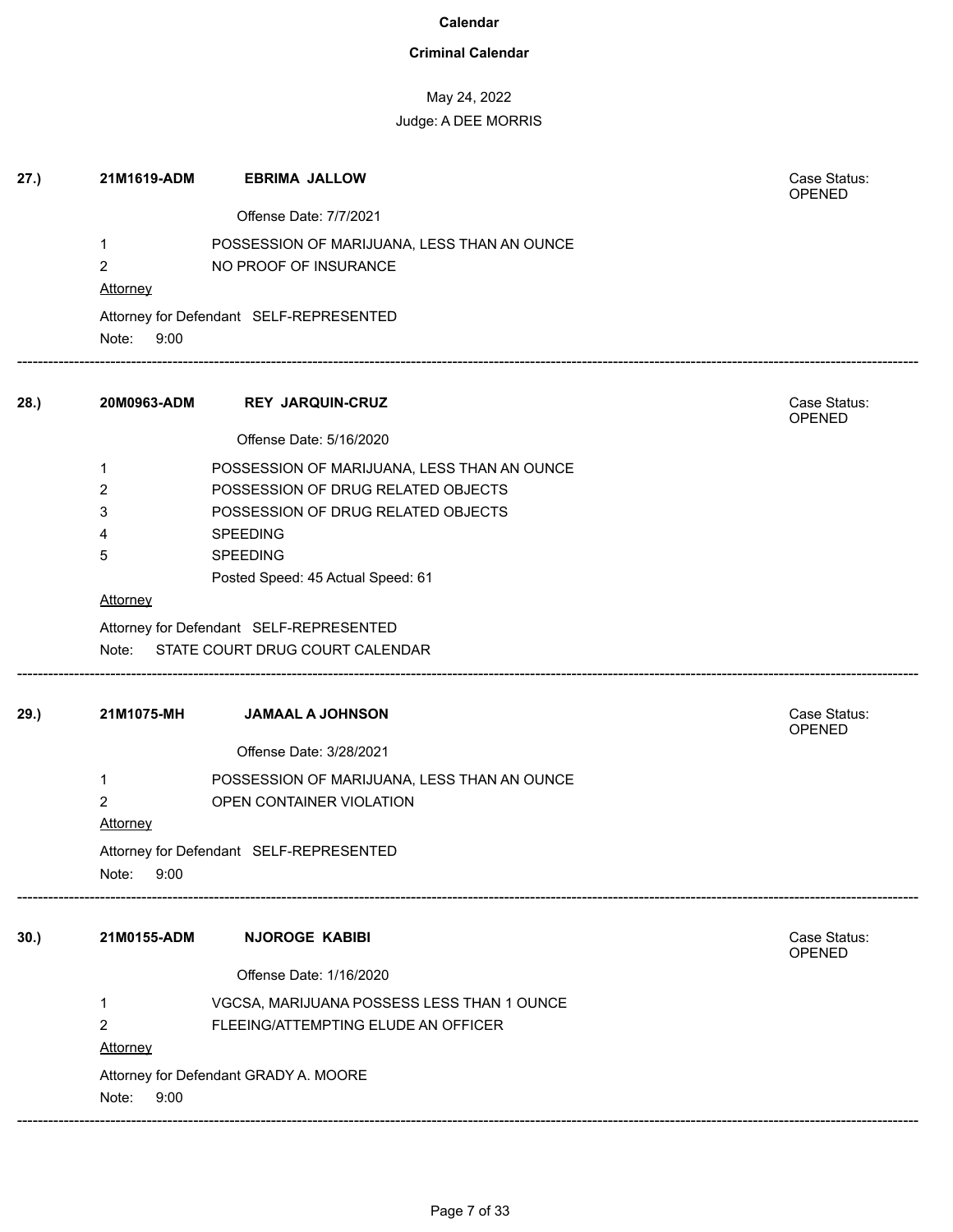### **Criminal Calendar**

| 31.) | 21M1942-ADM     | <b>NJOROGE JJ KABIBI</b>                    | Case Status:<br><b>OPENED</b> |
|------|-----------------|---------------------------------------------|-------------------------------|
|      |                 | Offense Date: 4/24/2021                     |                               |
|      | 1               | POSSESSION OF MARIJUANA, LESS THAN AN OUNCE |                               |
|      | <b>Attorney</b> |                                             |                               |
|      | Note:<br>9:00   | Attorney for Defendant GRADY A. MOORE       |                               |
| 32.) | 21M0722-ADM     | <b>JASHAUN LACEDRIC KIRBY</b>               | Case Status:<br>OPENED        |
|      |                 | Offense Date: 1/26/2021                     |                               |
|      | 1               | POSSESSION OF MARIJUANA, LESS THAN AN OUNCE |                               |
|      | <b>Attorney</b> |                                             |                               |
|      |                 | Attorney for Defendant SELF-REPRESENTED     |                               |
|      |                 | Note: STATE COURT DRUG COURT CALENDAR       |                               |
|      |                 |                                             |                               |
| 33.) | 21M2331-MH      | <b>DAVID STEVEN LARA</b>                    | Case Status:<br>OPENED        |
|      |                 | Offense Date: 9/7/2021                      |                               |
|      | 1               | POSSESSION OF MARIJUANA, LESS THAN AN OUNCE |                               |
|      | 2               | <b>SPEEDING</b>                             |                               |
|      | 3               | SPEEDING                                    |                               |
|      | <b>Attorney</b> | Posted Speed: 40 Actual Speed: 60           |                               |
|      | Note:<br>9:00   |                                             |                               |
|      |                 |                                             |                               |
| 34.) | 21M1661-ADM     | <b>ZAIHT ARZATE LOPEZ</b>                   | Case Status:<br><b>OPENED</b> |
|      |                 | Offense Date: 7/18/2021                     |                               |
|      | 1               | POSSESSION OF MARIJUANA, LESS THAN AN OUNCE |                               |
|      | Attorney        |                                             |                               |
|      |                 | Attorney for Defendant GUNNER PAK           |                               |
|      | Note:<br>9:00   |                                             |                               |
|      |                 |                                             |                               |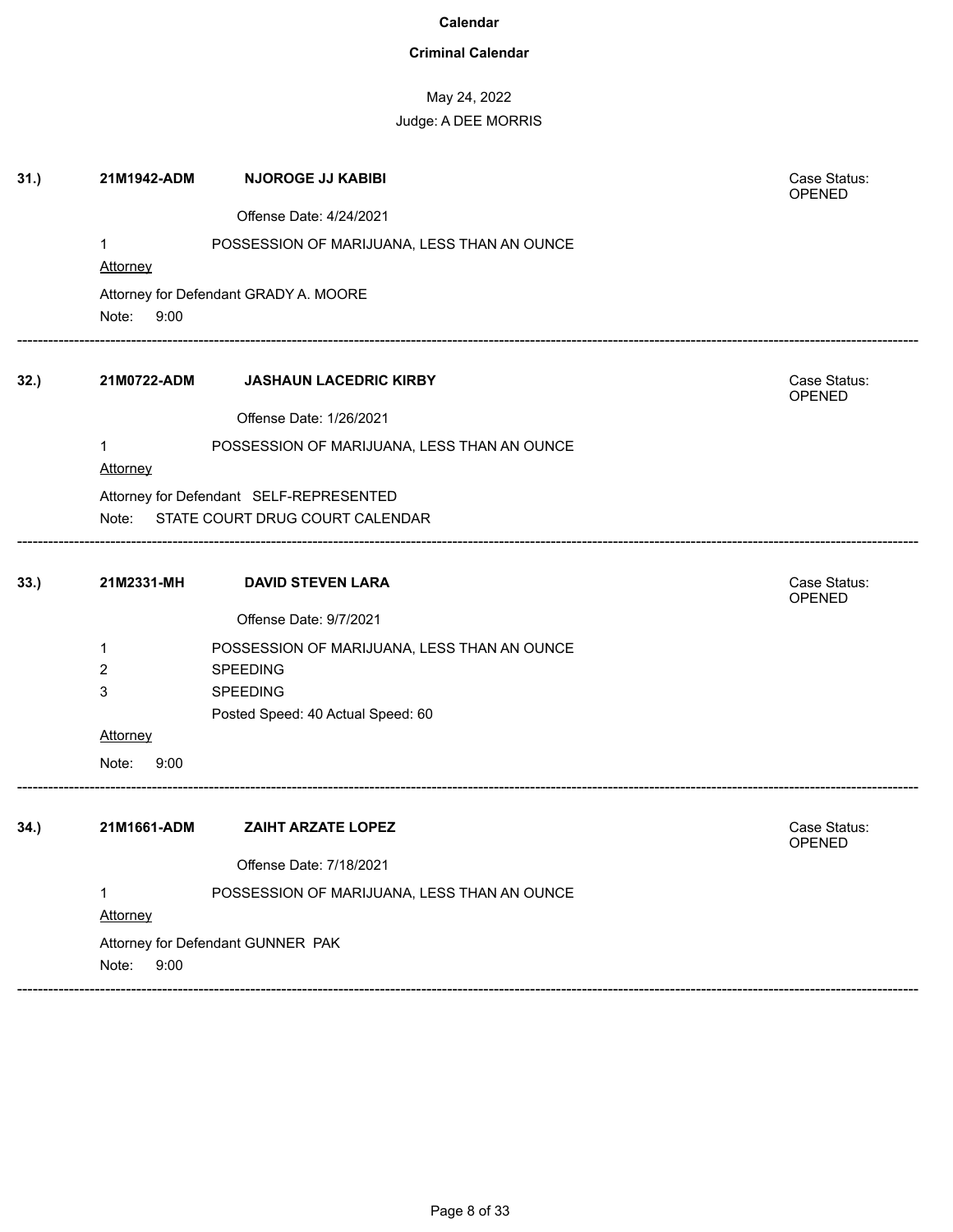### **Criminal Calendar**

## May 24, 2022

| 35.) | 20M1601-ADM                             | ALEJANDRO LOPEZ-CABERERA                             | Case Status:<br><b>OPENED</b> |  |  |
|------|-----------------------------------------|------------------------------------------------------|-------------------------------|--|--|
|      |                                         | Offense Date: 9/14/2020                              |                               |  |  |
|      | 1                                       | POSSESSION OF MARIJUANA, LESS THAN AN OUNCE          |                               |  |  |
|      | <b>Attorney</b>                         |                                                      |                               |  |  |
|      |                                         | Attorney for Defendant SELF-REPRESENTED              |                               |  |  |
|      | Note:                                   | 9:00 PTD REMOVAL                                     |                               |  |  |
| 36.  | 20M1822-MH                              | <b>CANDICE LOWERY</b>                                | Case Status:<br>OPENED        |  |  |
|      |                                         | Offense Date: 11/3/2020                              |                               |  |  |
|      | 1                                       | FAILURE TO MAINTAIN LANE                             |                               |  |  |
|      | $\overline{2}$                          | DRIVING WHILE LICENSE SUSPENDED                      |                               |  |  |
|      | 3                                       | GIVING FALSE NAME, ADDRESS, BIRTHDATE TO LAW ENF.OFF |                               |  |  |
|      | 4                                       | GIVING FALSE NAME, ADDRESS, BIRTHDATE TO LAW ENF.OFF |                               |  |  |
|      | 5                                       | POSSESSION OF MARIJUANA, LESS THAN AN OUNCE          |                               |  |  |
|      | Attorney                                |                                                      |                               |  |  |
|      | Attorney for Defendant SELF-REPRESENTED |                                                      |                               |  |  |
|      | Note:<br>9:00                           |                                                      |                               |  |  |
| 37.) | 21M1533-MH                              | <b>JAYLAH MARIGNAY</b>                               | Case Status:<br>OPENED        |  |  |
|      |                                         | Offense Date: 6/29/2021                              |                               |  |  |
|      | $\mathbf{1}$                            | POSSESSION OF MARIJUANA, LESS THAN AN OUNCE          |                               |  |  |
|      | <b>Attorney</b>                         |                                                      |                               |  |  |
|      |                                         | Attorney for Defendant SELF-REPRESENTED              |                               |  |  |
|      | Note:<br>9:00                           |                                                      |                               |  |  |
| 38.  | 21M1080-MH                              | <b>MARVIN TERTIUS PETERS</b>                         | Case Status:<br><b>OPENED</b> |  |  |
|      |                                         | Offense Date: 3/10/2021                              |                               |  |  |
|      | 1                                       | POSSESSION OF MARIJUANA, LESS THAN AN OUNCE          |                               |  |  |
|      | 2                                       | <b>SPEEDING</b>                                      |                               |  |  |
|      | 3                                       | SPEEDING                                             |                               |  |  |
|      |                                         | Posted Speed: 70 Actual Speed: 86                    |                               |  |  |
|      | Attorney                                |                                                      |                               |  |  |
|      |                                         | Attorney for Defendant SELF-REPRESENTED              |                               |  |  |
|      | Note:<br>9:00                           |                                                      |                               |  |  |
|      |                                         |                                                      |                               |  |  |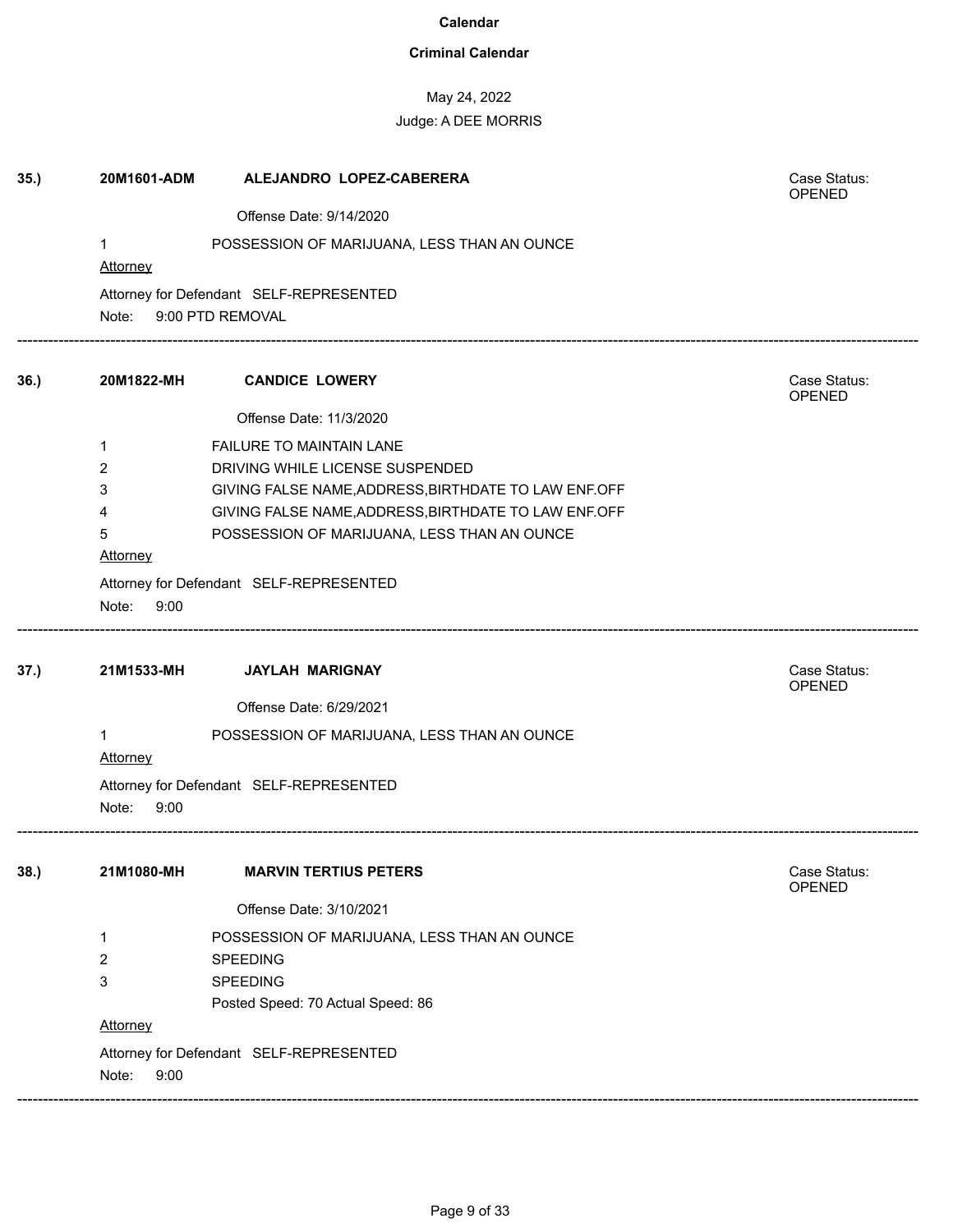### **Criminal Calendar**

## May 24, 2022

## Judge: A DEE MORRIS

| 39.  | 21M1011-AJ           | <b>MATTHEW DONNELL RODGERS</b>              | Case Status:<br><b>OPENED</b> |
|------|----------------------|---------------------------------------------|-------------------------------|
|      |                      | Offense Date: 2/24/2021                     |                               |
|      | 1<br><b>Attorney</b> | POSSESSION OF MARIJUANA, LESS THAN AN OUNCE |                               |
|      | Note: 9:00           | Attorney for Defendant T. JESS BOWERS       |                               |
| 40.) | 21M1951-MH           | <b>CAROLINE GRACE THOMAS</b>                | Case Status:<br>OPENED        |
|      |                      | Offense Date: 4/23/2021                     |                               |
|      | $\mathbf{1}$         | POSSESSION OF DRUG RELATED OBJECTS          |                               |
|      | $\overline{2}$       | POSSESSION OF MARIJUANA, LESS THAN AN OUNCE |                               |
|      | 3                    | TAMPERING WITH EVIDENCE                     |                               |
|      | 4                    | NO PROOF OF INSURANCE                       |                               |
|      | 5                    | OPERATING VEHICLE WITHOUT VALID TAG         |                               |
|      | 6                    | SPEEDING                                    |                               |
|      | $\overline{7}$       | <b>SPEEDING</b>                             |                               |
|      |                      | Posted Speed: 45 Actual Speed: 70           |                               |
|      | Attorney             |                                             |                               |
|      |                      | Attorney for Defendant SELF-REPRESENTED     |                               |
|      | Note:<br>9:00        |                                             |                               |
| 41.) | 21M1076-ADM          | <b>RAKHIM MARKELL TILGHMAN</b>              | Case Status:<br><b>OPENED</b> |
|      |                      | Offense Date: 3/27/2021                     |                               |
|      | 1                    | POSSESSION OF MARIJUANA, LESS THAN AN OUNCE |                               |
|      | $\overline{2}$       | POSSESSION OF DRUG RELATED OBJECTS          |                               |
|      | <b>Attorney</b>      |                                             |                               |
|      |                      | Attorney for Defendant JEFFERY L. DICKERSON |                               |
|      | 9:00 STATUS<br>Note: |                                             |                               |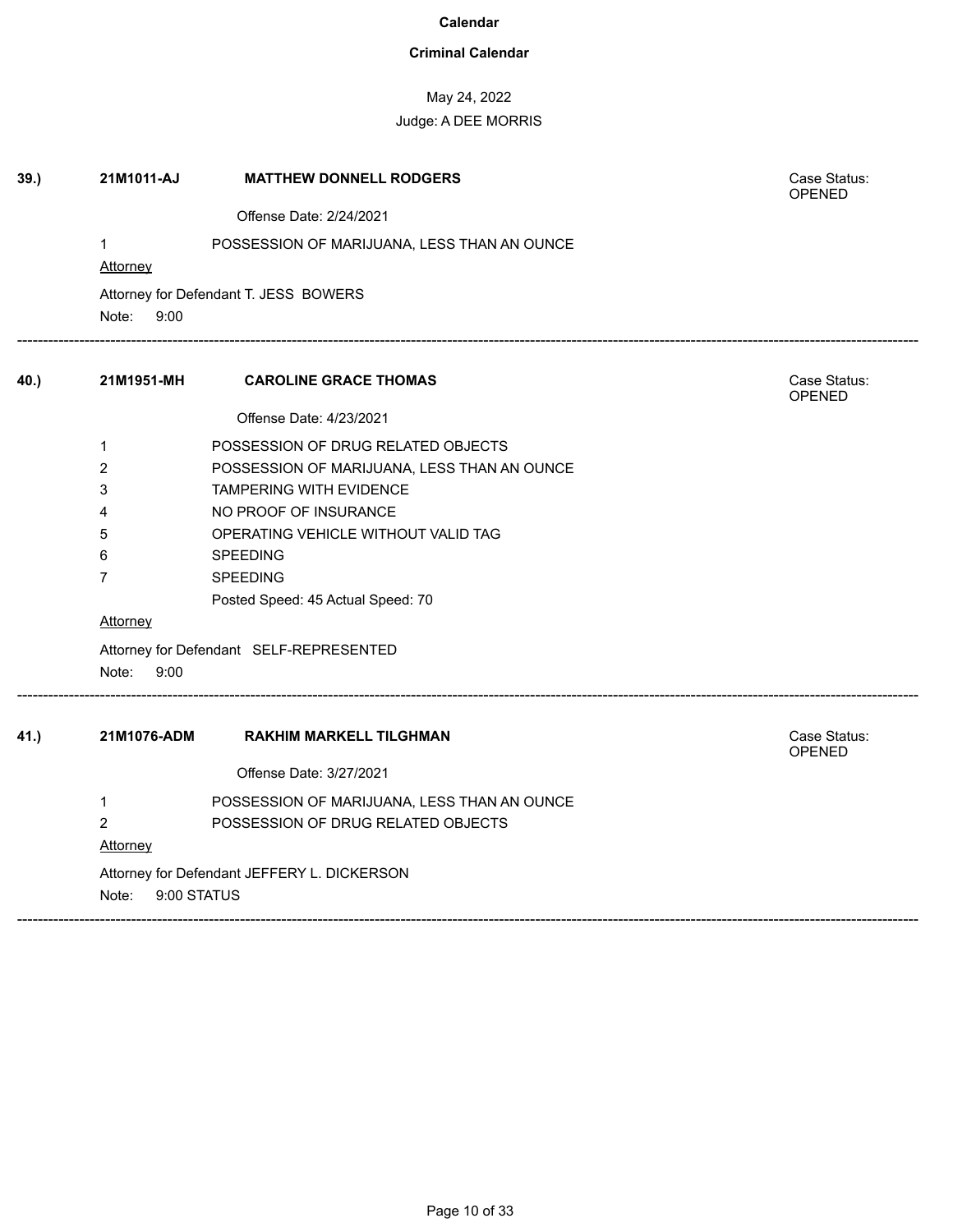### **Criminal Calendar**

## May 24, 2022

| 42.) | 22M0757-MH      | JULIAN ANTHONY VACCARO                                              | Case Status:<br>OPENED        |
|------|-----------------|---------------------------------------------------------------------|-------------------------------|
|      |                 | Offense Date: 3/11/2022                                             |                               |
|      | 1               | POSSESSION OF MARIJUANA, LESS THAN AN OUNCE                         |                               |
|      | 2               | <b>SPEEDING</b>                                                     |                               |
|      | 3               | <b>SPEEDING</b>                                                     |                               |
|      |                 | Posted Speed: 40 Actual Speed: 65                                   |                               |
|      | <b>Attorney</b> |                                                                     |                               |
|      |                 | Attorney for Defendant PAUL GHANOUNI                                |                               |
|      | Note: 9:00      |                                                                     |                               |
| 43.) | 20M1774-AJ      | <b>HANNAH RENE WALDEN</b>                                           | Case Status:<br>OPENED        |
|      |                 | Offense Date: 10/16/2020                                            |                               |
|      | 1               | POSSESSION OF MARIJUANA, LESS THAN AN OUNCE                         |                               |
|      | <b>Attorney</b> |                                                                     |                               |
|      | Note:<br>9:00   | Attorney for Defendant ROBERT DOUGLAS ORTMAN                        |                               |
| 44.) | 20M1771-ADM     | <b>ETON NATHANIEL WASHINGTON</b>                                    | Case Status:<br><b>CLOSED</b> |
|      |                 | Offense Date: 7/22/2020                                             |                               |
|      | 1               | POSSESSION OF MARIJUANA, LESS THAN AN OUNCE                         |                               |
|      | 2               | <b>SPEEDING</b>                                                     |                               |
|      | 3               | <b>SPEEDING</b>                                                     |                               |
|      |                 | Posted Speed: 70 Actual Speed: 88                                   |                               |
|      | <b>Attorney</b> |                                                                     |                               |
|      | Note:           | Attorney for Defendant SELF-REPRESENTED<br><b>DRUG COURT STATUS</b> |                               |
|      |                 |                                                                     |                               |
| 45.) | 19M2222-ADM     | <b>ETON NATHANIEL WASHINGTON</b>                                    | Case Status:<br><b>CLOSED</b> |
|      |                 | Offense Date: 11/20/2019                                            |                               |
|      | 1               | POSSESSION OF MARIJUANA, LESS THAN AN OUNCE                         |                               |
|      | Attorney        |                                                                     |                               |
|      | Note:           | Attorney for Defendant SELF-REPRESENTED<br><b>DRUG COURT STATUS</b> |                               |
|      |                 |                                                                     |                               |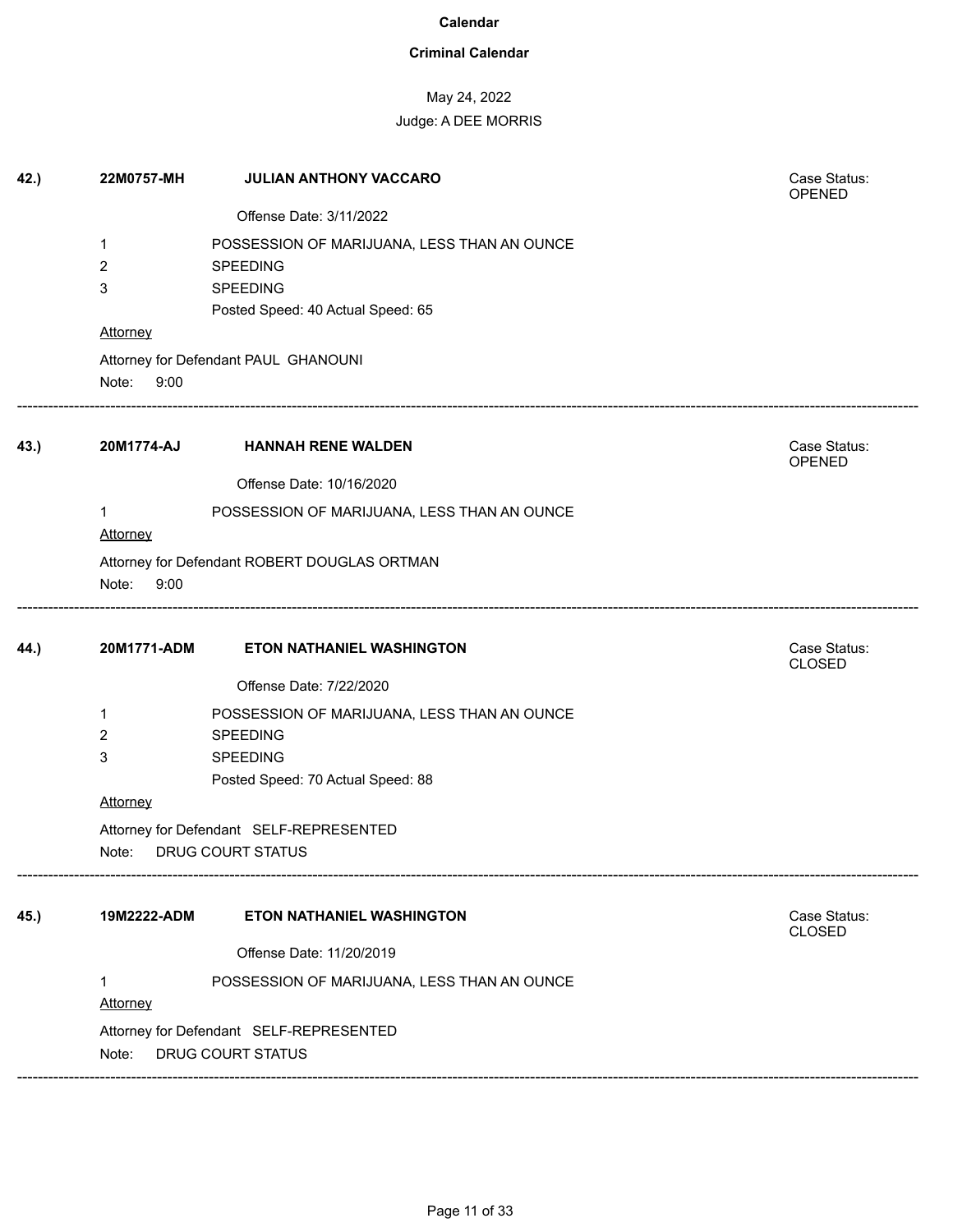### **Criminal Calendar**

| 46.) | 21M0873-ADM     | <b>JOSHUA BRIAN WINGATE</b>                 | Case Status:<br><b>OPENED</b> |
|------|-----------------|---------------------------------------------|-------------------------------|
|      |                 | Offense Date: 3/2/2021                      |                               |
|      | 1               | POSSESSION OF MARIJUANA, LESS THAN AN OUNCE |                               |
|      | Attorney        |                                             |                               |
|      | Note:<br>9:00   |                                             |                               |
| 47.) | 22M0516-MH      | <b>JUSTIN BLAKE WRIGHT</b>                  | Case Status:<br>OPENED        |
|      |                 | Offense Date: 1/15/2022                     |                               |
|      | 1               | POSSESSION OF MARIJUANA, LESS THAN AN OUNCE |                               |
|      | <b>Attorney</b> |                                             |                               |
|      | 9:00<br>Note:   |                                             |                               |
| 48.) | 22M0531-ADM     | <b>MARISA L ARNOLD</b>                      | Case Status:<br>OPENED        |
|      |                 | Offense Date: 3/28/2021                     |                               |
|      | $\mathbf 1$     | POSSESSION OF MARIJUANA, LESS THAN AN OUNCE |                               |
|      | Attorney        |                                             |                               |
|      | Note:<br>10:00  |                                             |                               |
| 49.) | 21M2343-MH      | <b>ANTHONY BERNARD ATSMA</b>                | Case Status:<br>OPENED        |
|      |                 | Offense Date: 9/4/2021                      |                               |
|      | 1               | POSSESSION OF MARIJUANA, LESS THAN AN OUNCE |                               |
|      | <b>Attorney</b> |                                             |                               |
|      | 10:00<br>Note:  |                                             |                               |
| 50.) | 21M2334-AJ      | <b>SARA AZIZI</b>                           | Case Status:<br>OPENED        |
|      |                 | Offense Date: 9/12/2021                     |                               |
|      | 1               | POSSESSION OF MARIJUANA, LESS THAN AN OUNCE |                               |
|      | Attorney        |                                             |                               |
|      | 10:00<br>Note:  |                                             |                               |
|      |                 |                                             |                               |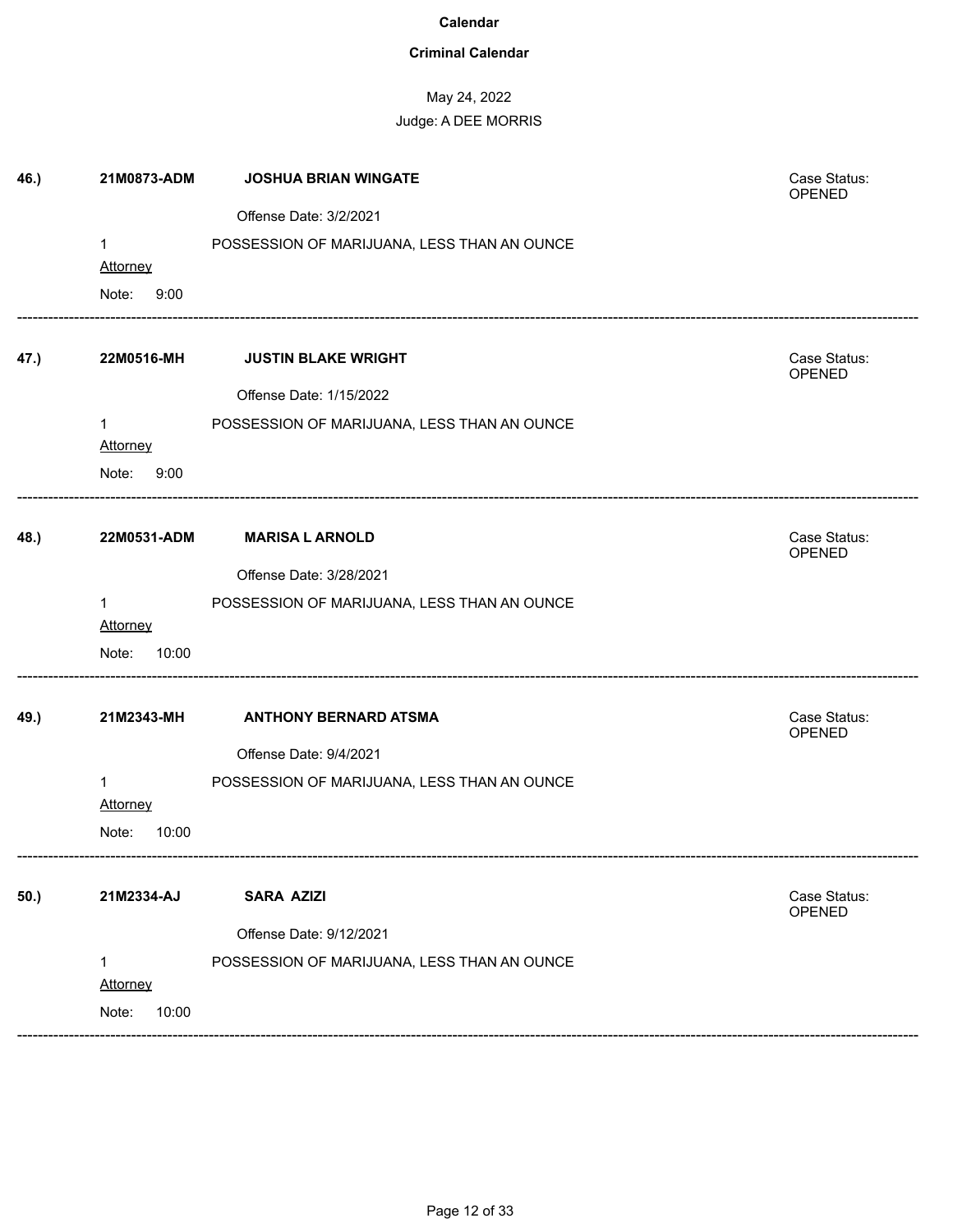### **Criminal Calendar**

# May 24, 2022

| 51.) | 22M0544-AJ      | <b>RAYMOND TYREE LAMONTAE BERRY</b>         | Case Status:<br>OPENED        |
|------|-----------------|---------------------------------------------|-------------------------------|
|      |                 | Offense Date: 10/2/2021                     |                               |
|      | 1               | POSSESSION OF MARIJUANA, LESS THAN AN OUNCE |                               |
|      | <b>Attorney</b> |                                             |                               |
|      | 10:00<br>Note:  |                                             |                               |
| 52.) | 22M0515-MH      | <b>JONATHAN ALLEN BLANTON</b>               | Case Status:<br><b>OPENED</b> |
|      |                 | Offense Date: 1/22/2022                     |                               |
|      | 1<br>Attorney   | POSSESSION OF MARIJUANA, LESS THAN AN OUNCE |                               |
|      | Note:<br>10:00  |                                             |                               |
| 53.) | 22M0554-ADM     | <b>SAMUEL TURNER BROOKS</b>                 | Case Status:<br>OPENED        |
|      |                 | Offense Date: 11/4/2021                     |                               |
|      | 1               | POSSESSION OF MARIJUANA, LESS THAN AN OUNCE |                               |
|      | Attorney        |                                             |                               |
|      | 10:00<br>Note:  |                                             |                               |
| 54.) | 22M0540-AJ      | <b>SHANE MICHAEL GABRIEL COTE</b>           | Case Status:<br><b>OPENED</b> |
|      |                 | Offense Date: 9/24/2021                     |                               |
|      | 1               | POSSESSION OF MARIJUANA, LESS THAN AN OUNCE |                               |
|      | <b>Attorney</b> |                                             |                               |
|      | 10:00<br>Note:  |                                             |                               |
| 55.) | 21M1428-MH      | <b>GREGORY S DEAL</b>                       | Case Status:<br>OPENED        |
|      |                 | Offense Date: 5/18/2021                     |                               |
|      | 1<br>Attorney   | POSSESSION OF MARIJUANA, LESS THAN AN OUNCE |                               |
|      | 10:00<br>Note:  | Attorney for Defendant PATRICK G LONGHI     |                               |
|      |                 |                                             |                               |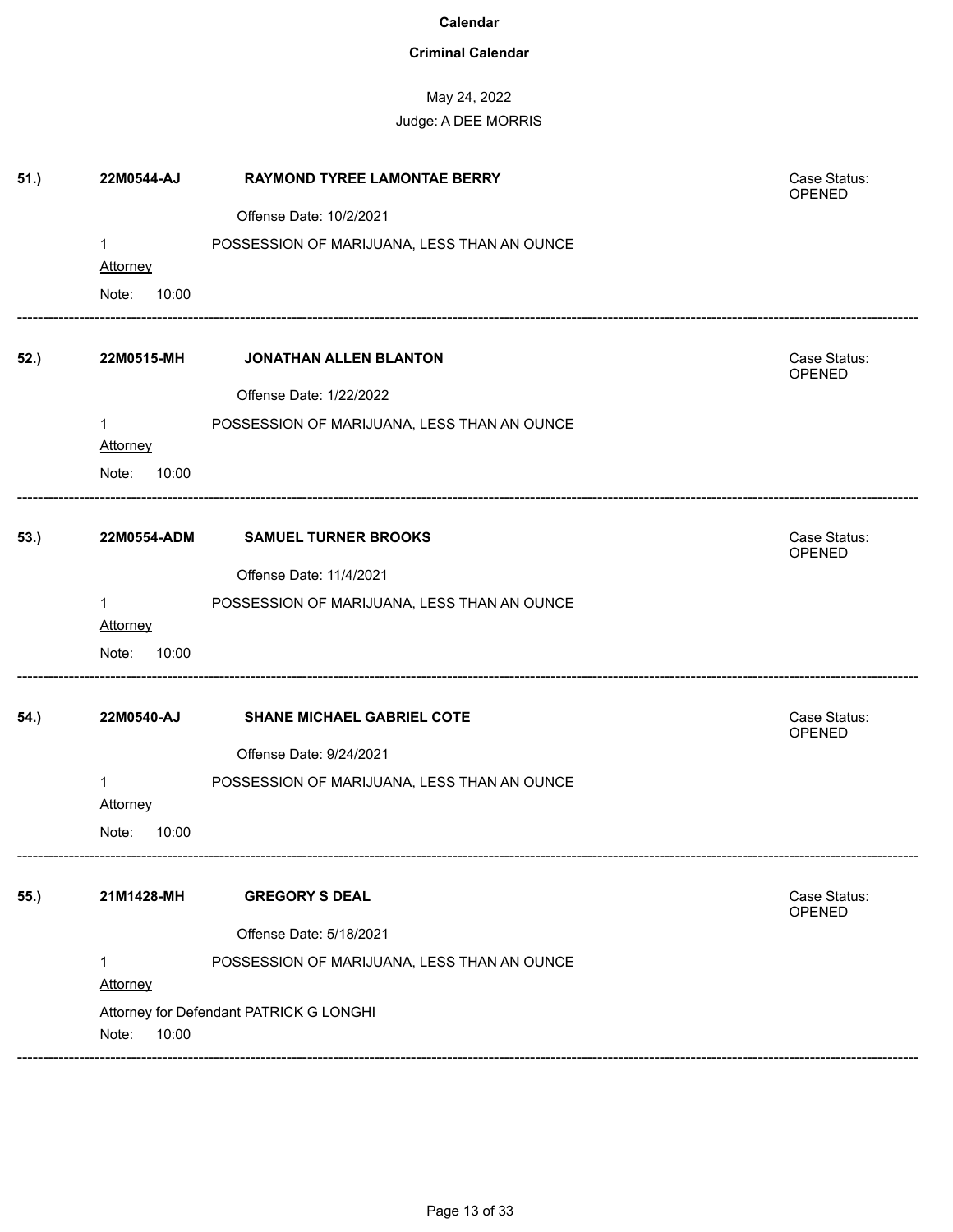### **Criminal Calendar**

| 56.) | 22M0547-MH     | <b>THOMAS DEVENEY</b>                       | Case Status:<br>OPENED |
|------|----------------|---------------------------------------------|------------------------|
|      |                | Offense Date: 9/29/2021                     |                        |
|      | 1              | POSSESSION OF MARIJUANA, LESS THAN AN OUNCE |                        |
|      | Attorney       |                                             |                        |
|      | Note:<br>10:00 |                                             |                        |
| 57.) | 22M0541-MH     | <b>ABSHUL ABEN JARMAL ELLIS</b>             | Case Status:<br>OPENED |
|      |                | Offense Date: 9/28/2021                     |                        |
|      | 1              | POSSESSION OF MARIJUANA, LESS THAN AN OUNCE |                        |
|      | $\overline{2}$ | FAILURE TO MAINTAIN LANE                    |                        |
|      | Attorney       |                                             |                        |
|      | 10:00<br>Note: |                                             |                        |
| 58.) | 22M0532-MH     | <b>KAVON ALONZO FISHE</b>                   | Case Status:<br>OPENED |
|      |                | Offense Date: 10/8/2021                     |                        |
|      | 1              | POSSESSION OF MARIJUANA, LESS THAN AN OUNCE |                        |
|      | 2              | <b>SPEEDING</b>                             |                        |
|      | 3              | SPEEDING                                    |                        |
|      |                | Posted Speed: 40 Actual Speed: 62           |                        |
|      | Attorney       |                                             |                        |
|      | 10:00<br>Note: |                                             |                        |
| 59.) | 21M2368-AJ     | JOSUE LOPEZ GONZALEZ                        | Case Status:<br>OPENED |
|      |                | Offense Date: 8/18/2021                     |                        |
|      | 1              | POSSESSION OF MARIJUANA, LESS THAN AN OUNCE |                        |
|      | Attorney       |                                             |                        |
|      | 10:00<br>Note: |                                             |                        |
| 60.) | 21M1529-MH     | JEREMY DALE GULLEDGE                        | Case Status:           |
|      |                |                                             | OPENED                 |
|      |                | Offense Date: 7/1/2021                      |                        |
|      | 1              | POSSESSION OF MARIJUANA, LESS THAN AN OUNCE |                        |
|      | Attorney       |                                             |                        |
|      | 10:00<br>Note: | Attorney for Defendant SELF-REPRESENTED     |                        |
|      |                |                                             |                        |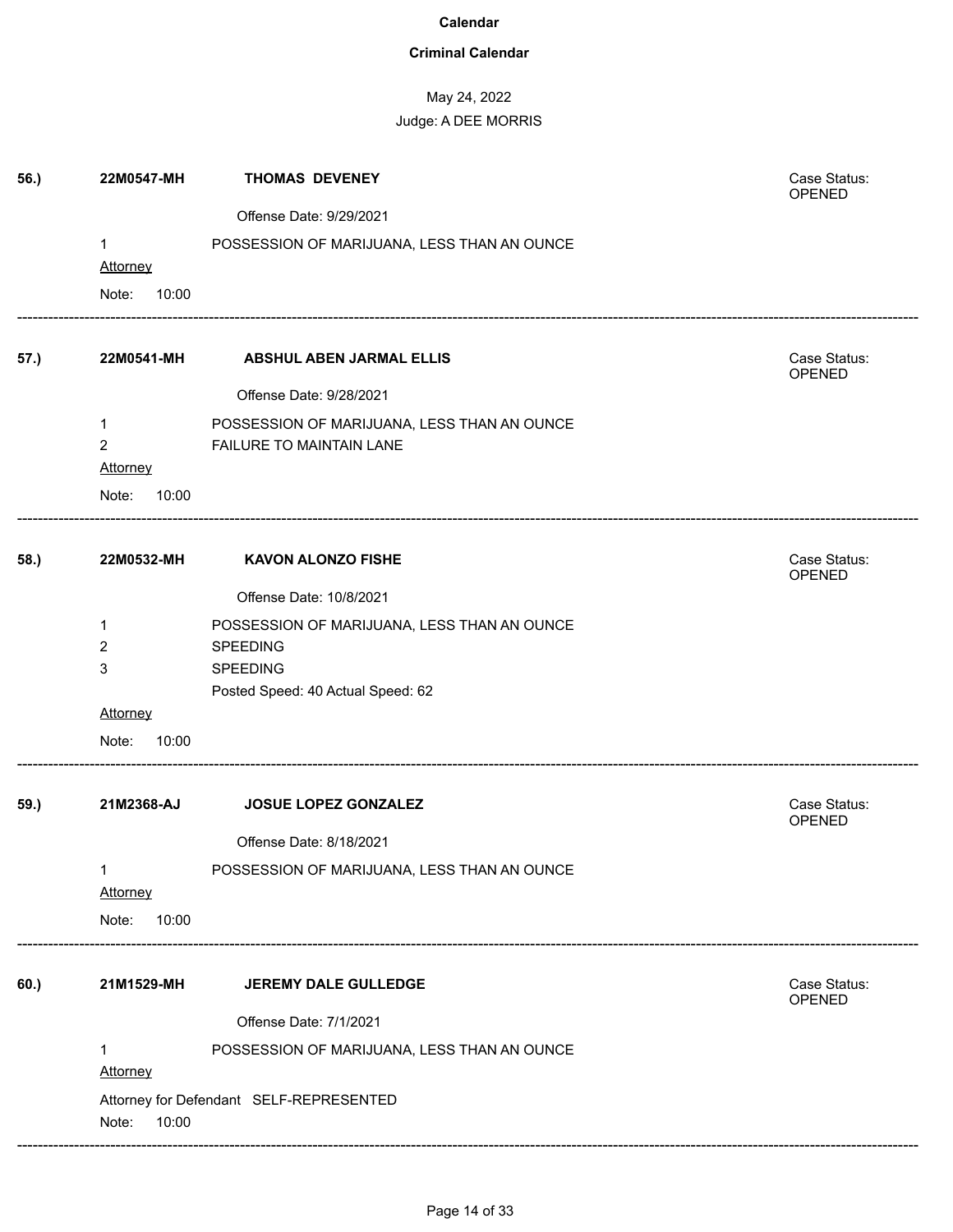### **Criminal Calendar**

## May 24, 2022

### Judge: A DEE MORRIS

| 61.) | 22M0561-AJ                              | <b>SAMANTHA EMILY HALLOCK</b>                        | Case Status:<br><b>OPENED</b> |  |  |
|------|-----------------------------------------|------------------------------------------------------|-------------------------------|--|--|
|      |                                         | Offense Date: 10/31/2021                             |                               |  |  |
|      | 1                                       | POSSESSION OF MARIJUANA, LESS THAN AN OUNCE          |                               |  |  |
|      | <b>Attorney</b>                         |                                                      |                               |  |  |
|      |                                         | Attorney for Defendant RICHARD MARK CRAVEN II        |                               |  |  |
|      | Note:<br>10:00                          |                                                      |                               |  |  |
| 62.) | 21M2359-AJ                              | <b>MAVOYA RACHEL HEMPHILL</b>                        | Case Status:<br>OPENED        |  |  |
|      |                                         | Offense Date: 9/4/2021                               |                               |  |  |
|      | 1                                       | MARIJUANA-POSSESS LESS THAN 1 OZ.                    |                               |  |  |
|      | 2                                       | DRIVING WHILE LICENSE SUSPENDED OR REVOKED           |                               |  |  |
|      | 3                                       | <b>SPEEDING</b>                                      |                               |  |  |
|      |                                         | Posted Speed: 45 Actual Speed: 64                    |                               |  |  |
|      | 4                                       | <b>SPEEDING</b><br>Posted Speed: 45 Actual Speed: 64 |                               |  |  |
|      | Attorney                                |                                                      |                               |  |  |
|      | Note:<br>10:00                          |                                                      |                               |  |  |
|      |                                         |                                                      |                               |  |  |
| 63.) | 20M0737-AJ                              | <b>LEONARD P HINDS</b>                               | Case Status:<br>OPENED        |  |  |
|      |                                         | Offense Date: 11/16/2019                             |                               |  |  |
|      | $\mathbf{1}$                            | POSSESSION OF MARIJUANA, LESS THAN AN OUNCE          |                               |  |  |
|      | <b>Attorney</b>                         |                                                      |                               |  |  |
|      | Attorney for Defendant SELF-REPRESENTED |                                                      |                               |  |  |
|      | Note:<br>10:00                          |                                                      |                               |  |  |
| 64.) | 22M0529-ADM                             | <b>KAROLINE HINESTROSA BERRIO</b>                    | Case Status:                  |  |  |
|      |                                         |                                                      | OPENED                        |  |  |
|      |                                         | Offense Date: 10/10/2021                             |                               |  |  |
|      | 5                                       | POSSESSION OF MARIJUANA, LESS THAN AN OUNCE          |                               |  |  |
|      | Attorney                                |                                                      |                               |  |  |
|      | 10:00<br>Note:                          |                                                      |                               |  |  |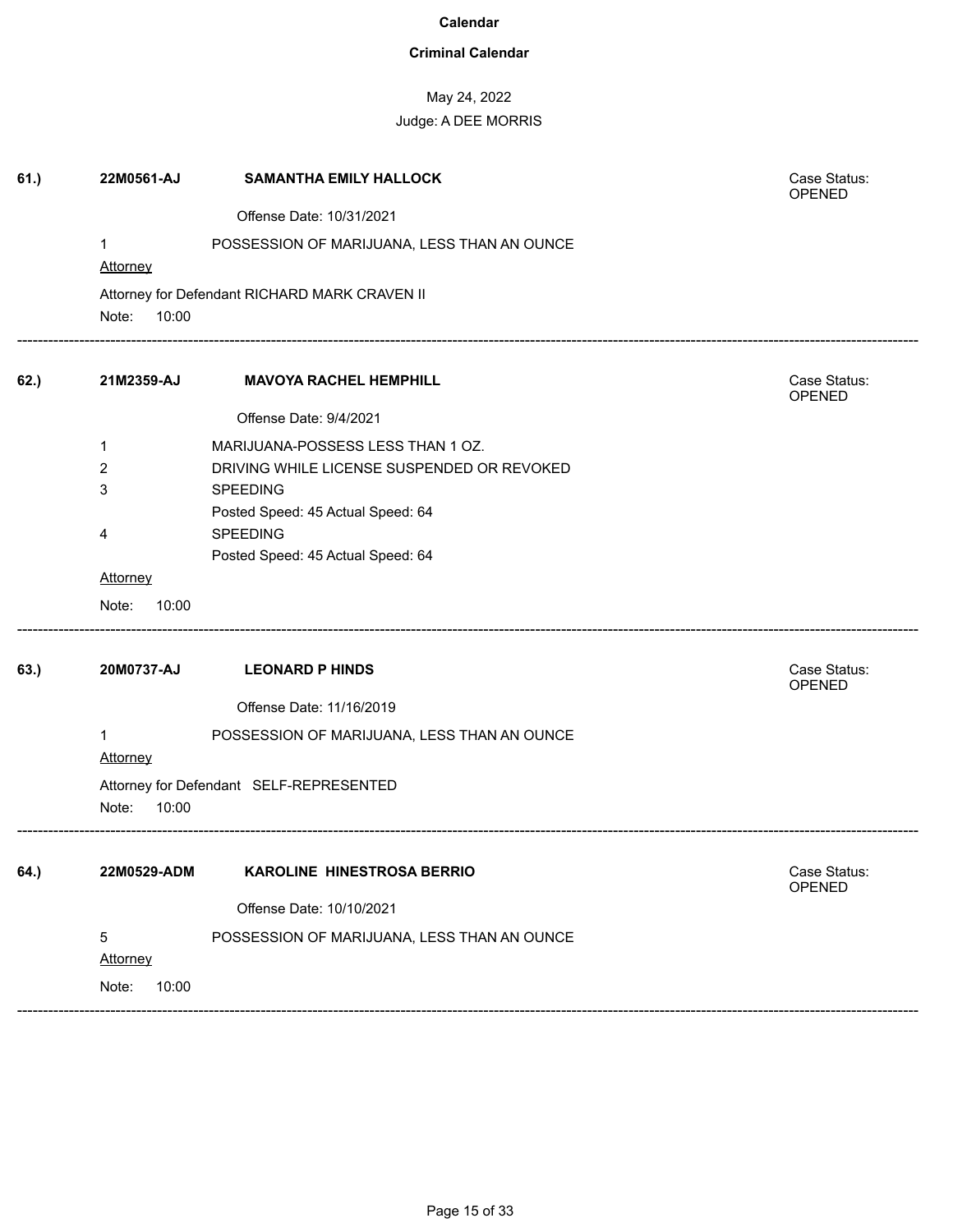### **Criminal Calendar**

| 65.) | 22M0542-AJ               | <b>JENNIFER ROBIN HUX</b>                   | Case Status:<br>OPENED |
|------|--------------------------|---------------------------------------------|------------------------|
|      |                          | Offense Date: 9/25/2021                     |                        |
|      | 1                        | DRUGS TO BE KEPT IN ORIGINAL CONTAINER      |                        |
|      | 2                        | DRUGS TO BE KEPT IN ORIGINAL CONTAINER      |                        |
|      | <b>Attorney</b>          |                                             |                        |
|      | 10:00<br>Note:           |                                             |                        |
| 66.) | 20M1064-AJ               | <b>BRIAN RUBEN JACOBO</b>                   | Case Status:<br>OPENED |
|      |                          | Offense Date: 6/21/2020                     |                        |
|      | 1                        | POSSESSION OF MARIJUANA, LESS THAN AN OUNCE |                        |
|      | Attorney                 |                                             |                        |
|      |                          | Attorney for Defendant SELF-REPRESENTED     |                        |
|      | Note:<br>10:00           |                                             |                        |
| 67.) | 21M1502-AJ               | <b>JOSHUA DAVID KROHN</b>                   | Case Status:<br>OPENED |
|      |                          | Offense Date: 4/19/2021                     |                        |
|      | $\mathbf{1}$<br>Attorney | POSSESSION OF MARIJUANA, LESS THAN AN OUNCE |                        |
|      |                          | Attorney for Defendant SELF-REPRESENTED     |                        |
|      | 10:00<br>Note:           |                                             |                        |
| 68.) | 21M1430-MH               | <b>SHANNON JAMES LOVE</b>                   | Case Status:<br>OPENED |
|      |                          | Offense Date: 10/31/2020                    |                        |
|      | 1                        | POSSESSION OF MARIJUANA, LESS THAN AN OUNCE |                        |
|      | 2                        | DRIVING WHILE LICENSE SUSPENDED OR REVOKED  |                        |
|      | 3                        | NO PROOF OF INSURANCE                       |                        |
|      | Attorney                 |                                             |                        |
|      |                          | Attorney for Defendant SELF-REPRESENTED     |                        |
|      | Note:<br>10:00           |                                             |                        |
|      |                          |                                             |                        |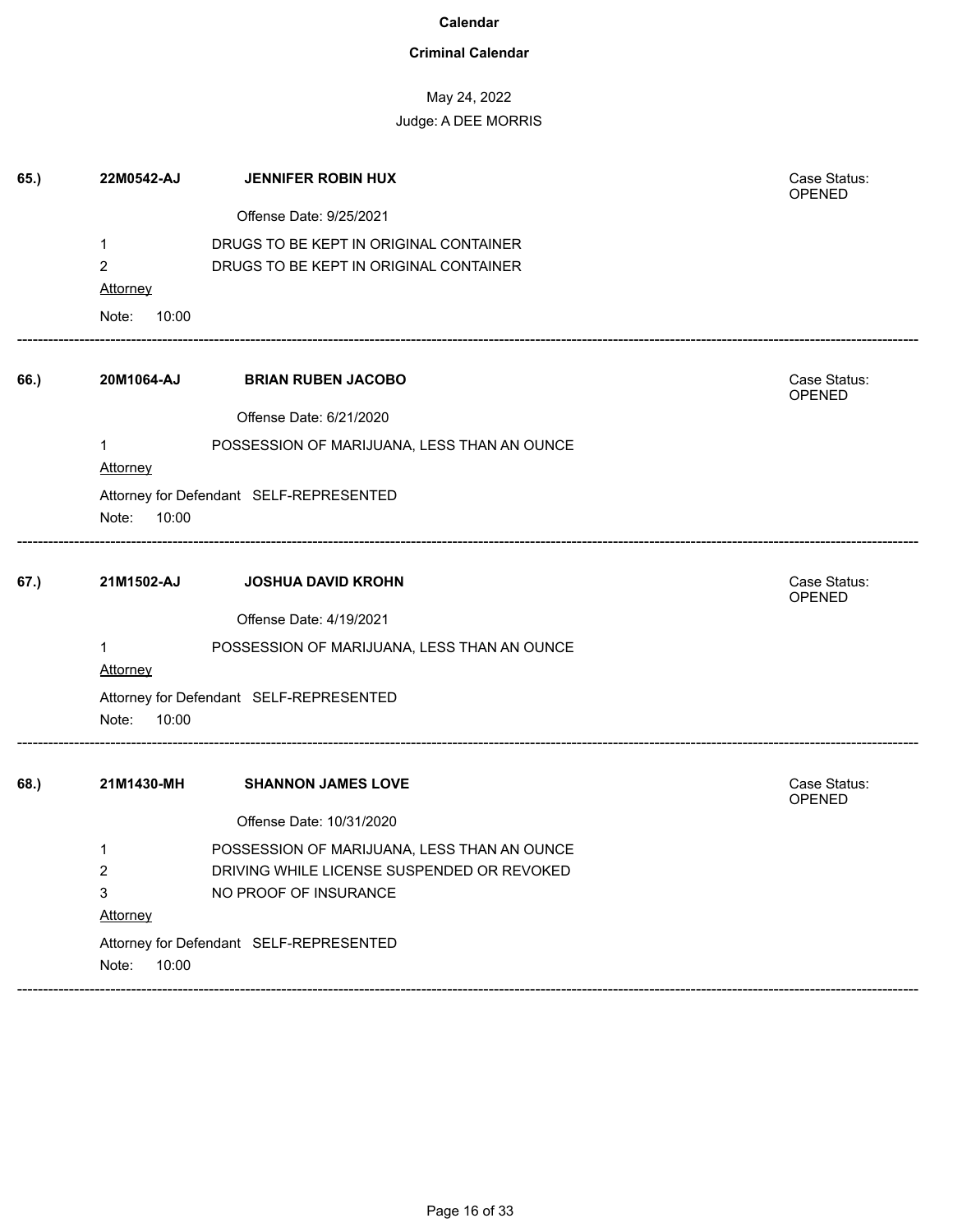### **Criminal Calendar**

## May 24, 2022

| 69.) | 22M0529-ADM                                  | <b>CHRISTOPHER MAESTRE</b>                   | Case Status:<br>OPENED        |  |  |
|------|----------------------------------------------|----------------------------------------------|-------------------------------|--|--|
|      |                                              | Offense Date: 10/18/2021                     |                               |  |  |
|      | 1                                            | POSSESSION OF MARIJUANA, LESS THAN AN OUNCE  |                               |  |  |
|      | 2                                            | DRIVING WITHOUT A LICENSE                    |                               |  |  |
|      | 3                                            | <b>SPEEDING</b>                              |                               |  |  |
|      | 4                                            | <b>SPEEDING</b>                              |                               |  |  |
|      |                                              | Posted Speed: 55 Actual Speed: 92            |                               |  |  |
|      | <b>Attorney</b>                              |                                              |                               |  |  |
|      | Note:<br>10:00                               |                                              |                               |  |  |
| 70.) | 21M2368-AJ                                   | EDUARDO DANIEL MARENTES-GONZALEZ             | Case Status:<br>OPENED        |  |  |
|      |                                              | Offense Date: 8/18/2021                      |                               |  |  |
|      | 1                                            | POSSESSION OF MARIJUANA, LESS THAN AN OUNCE  |                               |  |  |
|      | Attorney                                     |                                              |                               |  |  |
|      | Note:                                        | STATE COURT DRUG COURT CALENDAR              |                               |  |  |
| 71.) | 22M0530-ADM                                  | <b>DAVID MARTIN</b>                          | Case Status:                  |  |  |
|      |                                              | Offense Date: 10/2/2021                      | <b>OPENED</b>                 |  |  |
|      |                                              |                                              |                               |  |  |
|      | 1<br>Attorney                                | POSSESSION OF MARIJUANA, LESS THAN AN OUNCE  |                               |  |  |
|      | Note:<br>10:00                               | Attorney for Defendant CHRISTOPHER L. BISHOP |                               |  |  |
| 72.) | 22M0530-ADM                                  | <b>NINA ANNETTE MARTIN</b>                   | Case Status:<br><b>OPENED</b> |  |  |
|      |                                              | Offense Date: 10/2/2021                      |                               |  |  |
|      | 1                                            | POSSESSION OF MARIJUANA, LESS THAN AN OUNCE  |                               |  |  |
|      | Attorney                                     |                                              |                               |  |  |
|      | Attorney for Defendant CHRISTOPHER L. BISHOP |                                              |                               |  |  |
|      | 10:00<br>Note:                               |                                              |                               |  |  |
|      |                                              |                                              |                               |  |  |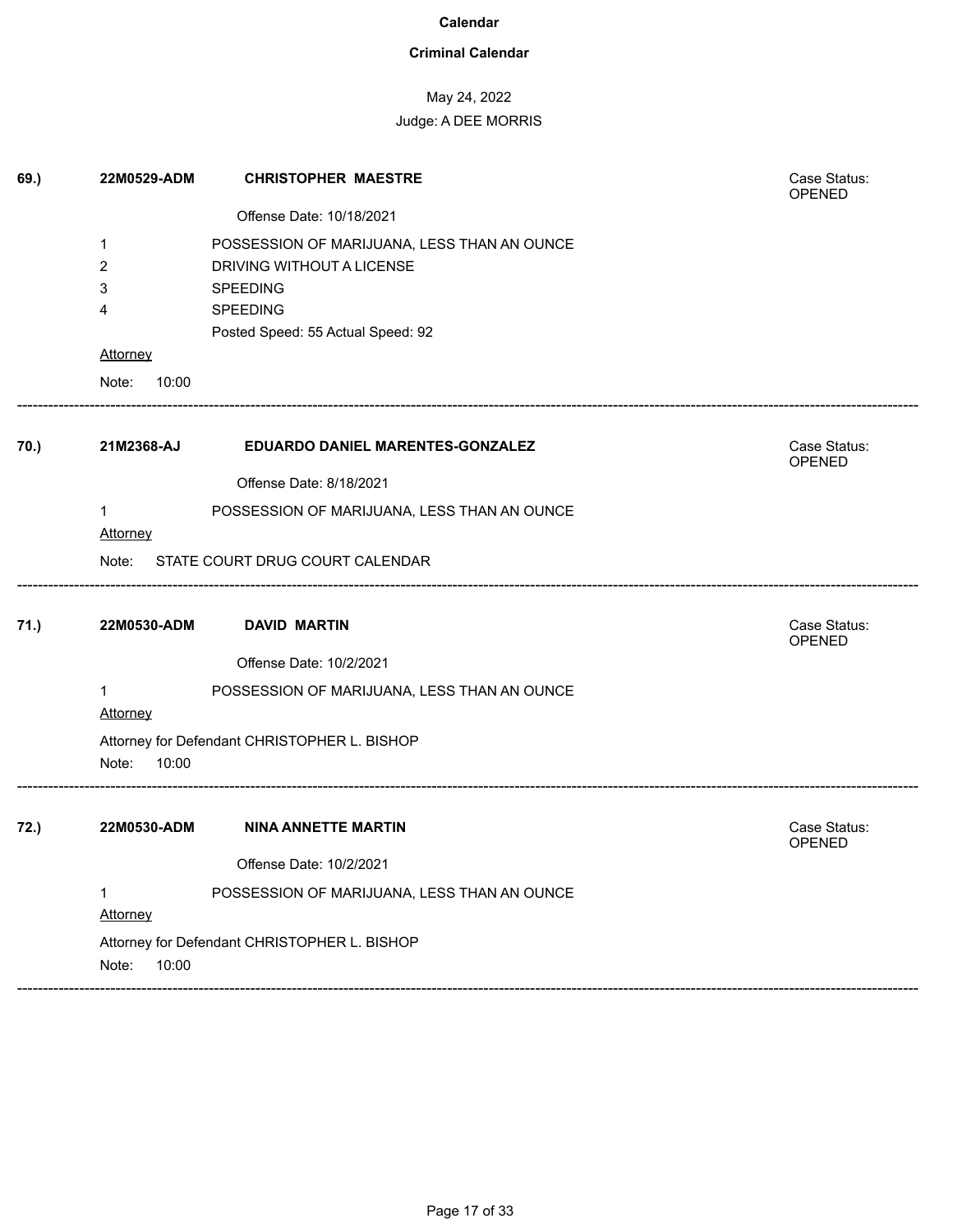### **Criminal Calendar**

# May 24, 2022

| 73.) | 21M2340-AJ     | <b>ZACHARY LEE MCEVER</b>                   | Case Status:<br><b>OPENED</b> |
|------|----------------|---------------------------------------------|-------------------------------|
|      |                | Offense Date: 8/8/2021                      |                               |
|      | 1<br>Attorney  | POSSESSION OF MARIJUANA, LESS THAN AN OUNCE |                               |
|      | Note: 10:00    | Attorney for Defendant SELF-REPRESENTED     |                               |
| 74.) | 21M1433-ADM    | <b>CLIFTON MILLER</b>                       | Case Status:<br>OPENED        |
|      |                | Offense Date: 4/22/2021                     |                               |
|      | 1<br>Attorney  | POSSESSION OF MARIJUANA, LESS THAN AN OUNCE |                               |
|      | Note:<br>10:00 | Attorney for Defendant SELF-REPRESENTED     |                               |
| 75.) | 22M0561-AJ     | <b>COURTNEY MICHELLE MILLER</b>             | Case Status:<br>OPENED        |
|      |                | Offense Date: 10/31/2021                    |                               |
|      | $\mathbf 1$    | POSSESSION OF MARIJUANA, LESS THAN AN OUNCE |                               |
|      | Attorney       |                                             |                               |
|      | 10:00<br>Note: |                                             |                               |
| 76.) | 22M0514-MH     | <b>FAUSTO MORA-NAVA</b>                     | Case Status:<br>OPENED        |
|      |                | Offense Date: 1/24/2022                     |                               |
|      | $\mathbf 1$    | POSSESSION OF MARIJUANA, LESS THAN AN OUNCE |                               |
|      | Attorney       |                                             |                               |
|      | 10:00<br>Note: |                                             |                               |
|      |                |                                             |                               |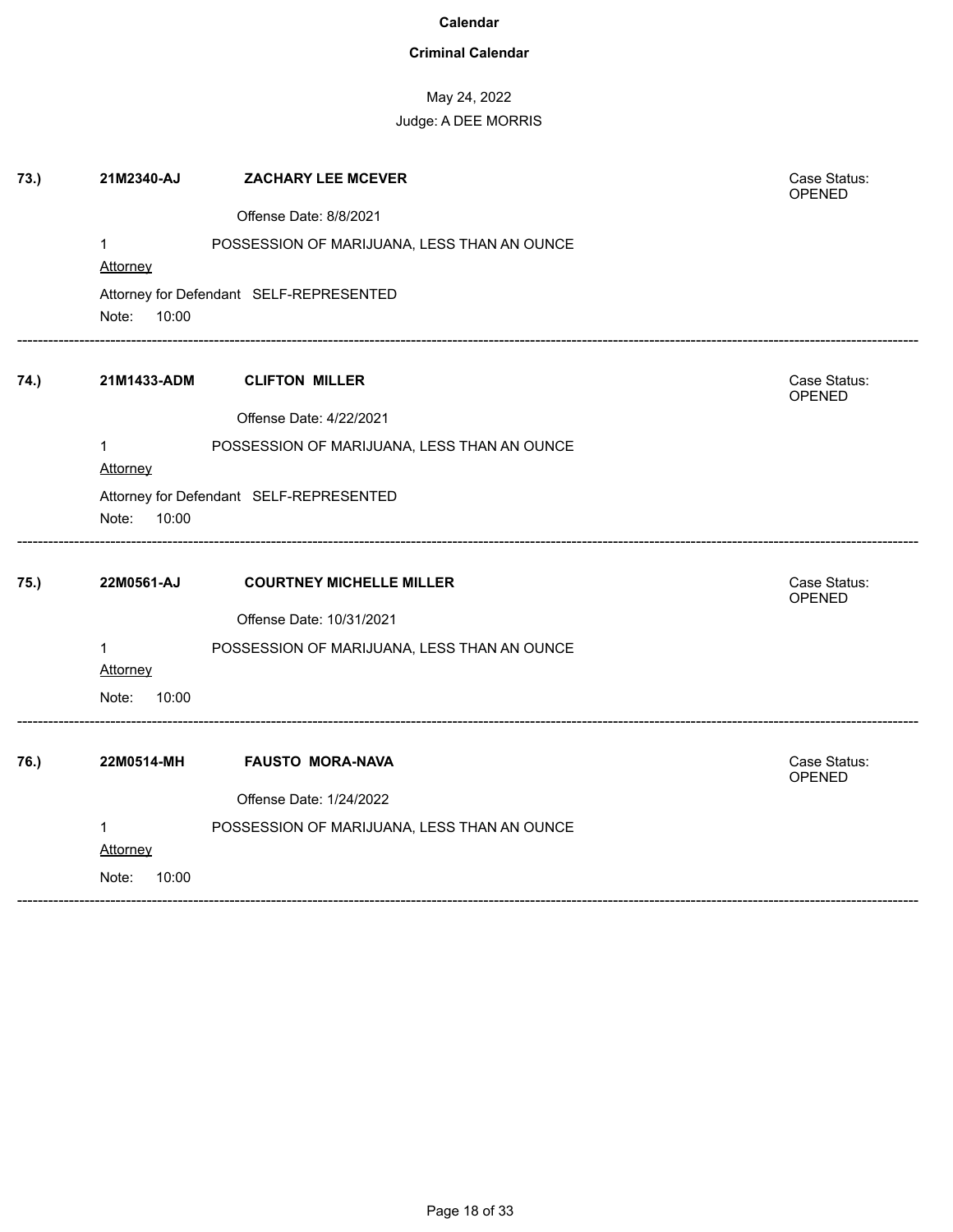### **Criminal Calendar**

## May 24, 2022

## Judge: A DEE MORRIS

| 77.) | 21M2373-MH              | <b>HUNTER COLTON PARKER</b>                          | Case Status:<br><b>OPENED</b> |
|------|-------------------------|------------------------------------------------------|-------------------------------|
|      |                         | Offense Date: 7/31/2021                              |                               |
|      | 1                       | POSSESSION OF MARIJUANA LESS THAN ONE OUNCE          |                               |
|      | 2                       | <b>SPEEDING</b>                                      |                               |
|      |                         | Posted Speed: 70 Actual Speed: 90                    |                               |
|      | 3                       | <b>SPEEDING</b>                                      |                               |
|      |                         | Posted Speed: 70 Actual Speed: 90                    |                               |
|      | Attorney                |                                                      |                               |
|      |                         | Attorney for Defendant SELF-REPRESENTED              |                               |
|      | Note:                   | STATE COURT DRUG COURT CALENDAR 10:00                |                               |
| 78.) | 22M0543-ADM             | <b>MARIO BELTON PEEBLES</b>                          | Case Status:<br>OPENED        |
|      |                         | Offense Date: 10/1/2021                              |                               |
|      | 1                       | POSSESSION OF MARIJUANA, LESS THAN AN OUNCE          |                               |
|      | 2                       | <b>SPEEDING</b>                                      |                               |
|      | 3                       | <b>SPEEDING</b>                                      |                               |
|      |                         | Posted Speed: 55 Actual Speed: 70                    |                               |
|      | <b>Attorney</b>         |                                                      |                               |
|      | Note:<br>10:00          |                                                      |                               |
| 79.) | 22M0545-MH              | <b>DEVANTE ANTONIO RINGER</b>                        | Case Status:<br><b>OPENED</b> |
|      |                         | Offense Date: 9/28/2021                              |                               |
|      | 1                       | POSSESSION OF MARIJUANA, LESS THAN AN OUNCE          |                               |
|      | 2                       | PUBLIC DRUNK                                         |                               |
|      | 3                       | PEDESTRIAN UNDER THE INFLUENCE                       |                               |
|      | 4                       | OPEN CONTAINER VIOLATION                             |                               |
|      | Attorney                |                                                      |                               |
|      | Note:<br>10:00          |                                                      |                               |
| 80.  | 22M0567-ADM             | <b>IRAN ROSADO</b>                                   | Case Status:                  |
|      |                         |                                                      | OPENED                        |
|      |                         | Offense Date: 9/23/2021                              |                               |
|      | 1                       | POSSESSION OF MARIJUANA, LESS THAN AN OUNCE          |                               |
|      | $\overline{\mathbf{c}}$ | GIVING FALSE NAME, ADDRESS, BIRTHDATE TO LAW ENF.OFF |                               |
|      | 3                       | DRIVING WHILE LICENSE SUSPENDED                      |                               |
|      | <b>Attorney</b>         |                                                      |                               |
|      | 10:00<br>Note:          |                                                      |                               |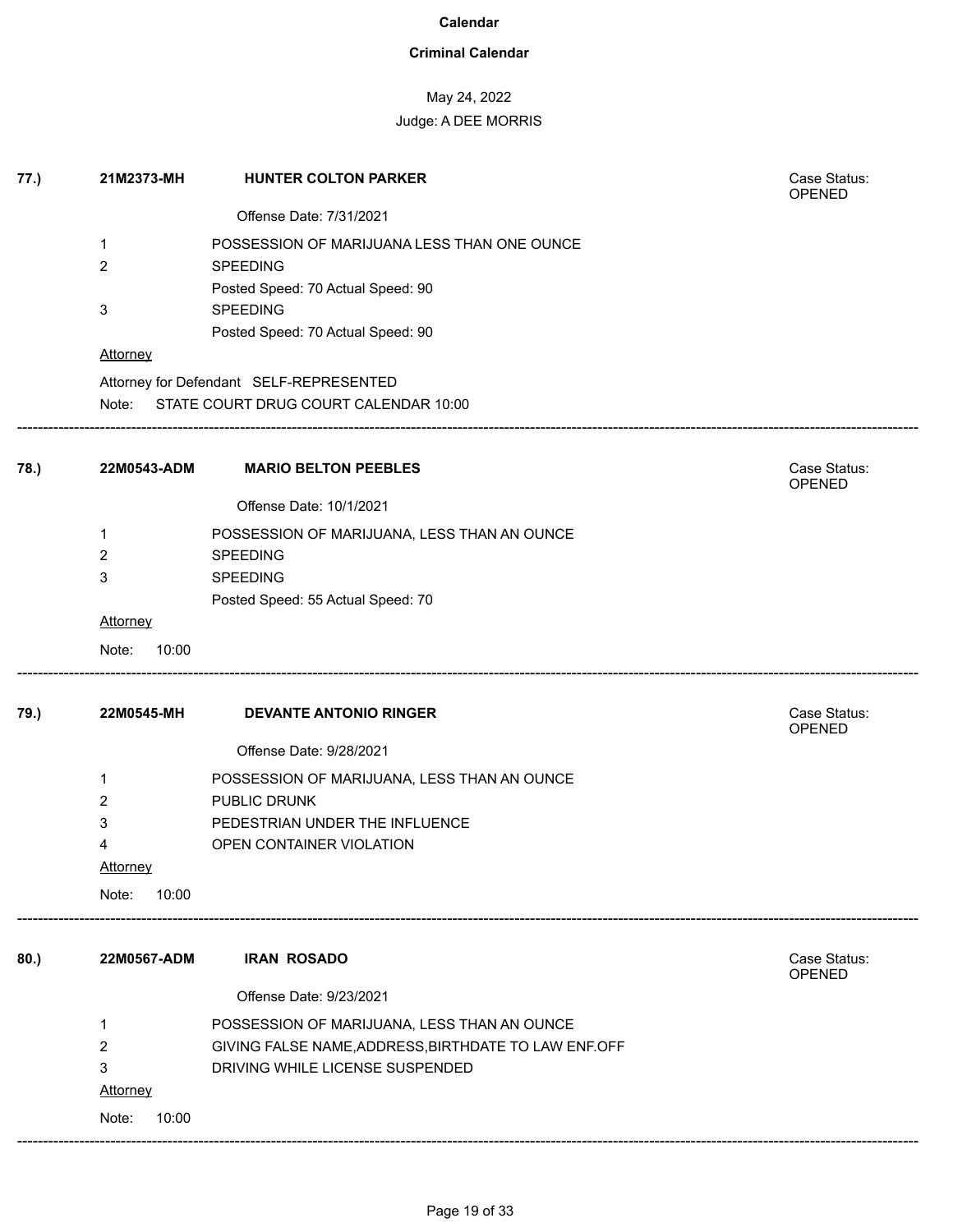### **Criminal Calendar**

# May 24, 2022

| 81.) | 20M1780-AJ                     | <b>JACOB HARRIS ROSE</b>                    | Case Status:<br>OPENED        |
|------|--------------------------------|---------------------------------------------|-------------------------------|
|      |                                | Offense Date: 9/27/2020                     |                               |
|      | 1.                             | POSSESSION OF MARIJUANA, LESS THAN AN OUNCE |                               |
|      | Attorney                       |                                             |                               |
|      |                                | Attorney for Defendant ANDREW F WEHUNT      |                               |
|      | Note:<br>10:00                 |                                             |                               |
| 82.) | 22M0546-ADM                    | <b>SHANIA CATALINA SANTIAGO</b>             | Case Status:<br>OPENED        |
|      |                                | Offense Date: 10/3/2021                     |                               |
|      | $\mathbf 1$<br><b>Attorney</b> | POSSESSION OF MARIJUANA, LESS THAN AN OUNCE |                               |
|      |                                | Attorney for Defendant EMILY L EVETT        |                               |
|      |                                | Note: 10:00-WOA/DJT SET FOR 6/20 CC         |                               |
| 83.) | 21M1965-MH                     | <b>MALIK NYQUESE SHERMAN</b>                | Case Status:<br><b>OPENED</b> |
|      |                                | Offense Date: 7/18/2021                     |                               |
|      | 1                              | POSSESSION OF MARIJUANA, LESS THAN AN OUNCE |                               |
|      | <b>Attorney</b>                |                                             |                               |
|      | 10:00<br>Note:                 |                                             |                               |
| 84.) | 21M1523-ADM                    | <b>CALEB DAVID SIMS</b>                     | Case Status:<br>OPENED        |
|      |                                | Offense Date: 6/30/2021                     |                               |
|      | 1                              | POSSESSION OF MARIJUANA, LESS THAN AN OUNCE |                               |
|      | 2                              | <b>SPEEDING</b>                             |                               |
|      | 3                              | SPEEDING                                    |                               |
|      |                                | Posted Speed: 45 Actual Speed: 65           |                               |
|      | Attorney                       |                                             |                               |
|      | Note:<br>10:00                 | Attorney for Defendant SELF-REPRESENTED     |                               |
| 85.) | 22M0561-AJ                     | <b>JAIDEN MEKHI SMITH</b>                   | Case Status:<br>OPENED        |
|      |                                | Offense Date: 10/31/2021                    |                               |
|      | 1                              | POSSESSION OF MARIJUANA, LESS THAN AN OUNCE |                               |
|      | Attorney                       |                                             |                               |
|      | Note:<br>10:00                 |                                             |                               |
|      |                                |                                             |                               |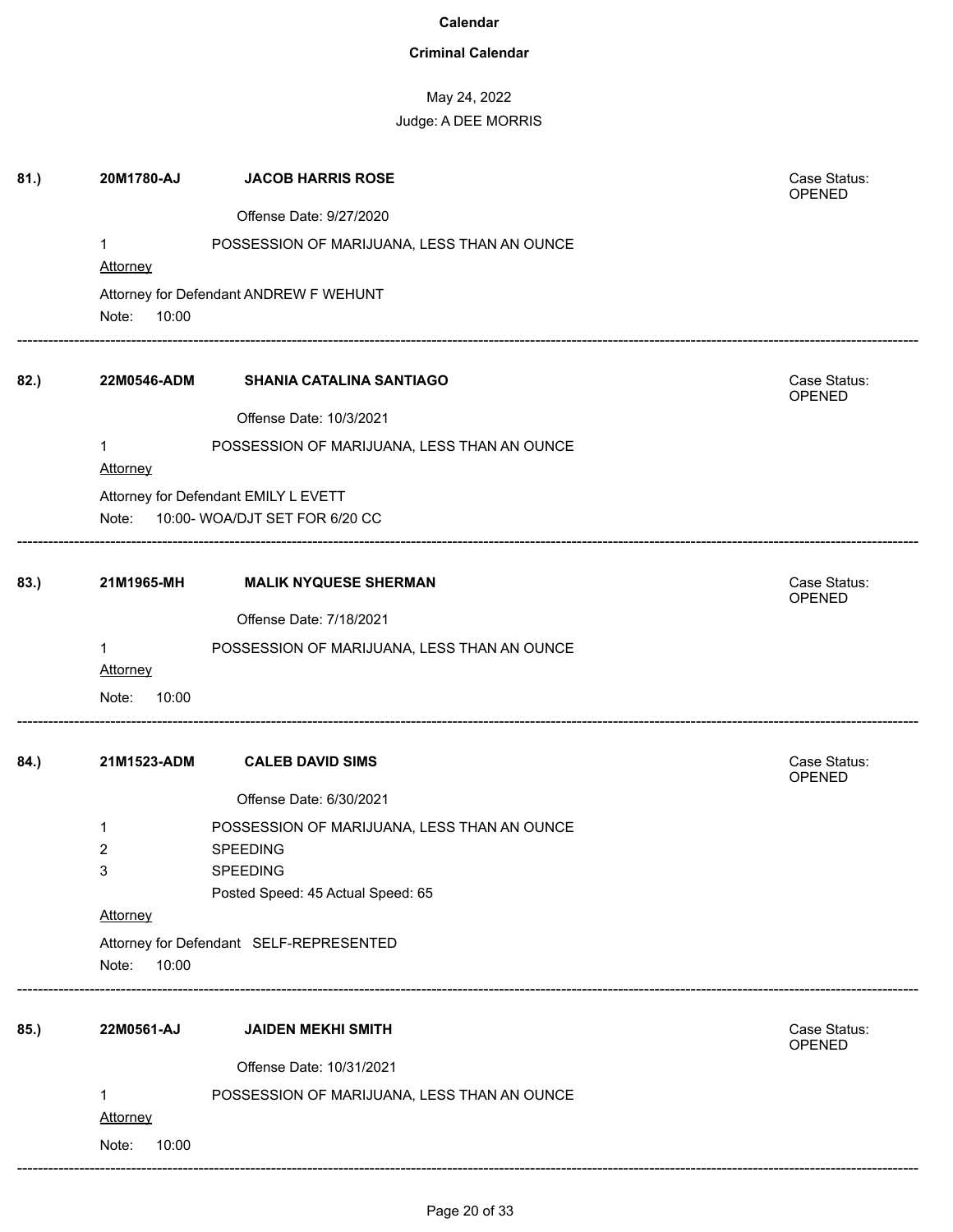### **Criminal Calendar**

# May 24, 2022

|      | 1<br>Attorney            | Offense Date: 11/3/2021<br>POSSESSION OF MARIJUANA, LESS THAN AN OUNCE |                               |
|------|--------------------------|------------------------------------------------------------------------|-------------------------------|
|      |                          |                                                                        |                               |
|      |                          |                                                                        |                               |
|      |                          |                                                                        |                               |
|      | Note:<br>10:00           |                                                                        |                               |
| 87.) | 20M1064-AJ               | <b>JUAN VALDEZ</b>                                                     | Case Status:<br><b>OPENED</b> |
|      |                          | Offense Date: 6/21/2020                                                |                               |
|      | $\mathbf{1}$<br>Attorney | POSSESSION OF MARIJUANA, LESS THAN AN OUNCE                            |                               |
|      |                          | Attorney for Defendant SELF-REPRESENTED                                |                               |
|      | Note:<br>10:00           |                                                                        |                               |
| 88.) | 20M0849-AJ               | <b>ROBERT DYLAN WHITLOCK</b>                                           | Case Status:<br>OPENED        |
|      |                          | Offense Date: 5/1/2020                                                 |                               |
|      | 1                        | POSSESSION OF MARIJUANA, LESS THAN AN OUNCE                            |                               |
|      | 2                        | POSSESSION OF DRUG RELATED OBJECTS                                     |                               |
|      | 3                        | POSSESSION OF DRUG RELATED OBJECTS                                     |                               |
|      | 4                        | <b>SPEEDING</b>                                                        |                               |
|      | 5                        | SPEEDING                                                               |                               |
|      |                          | Posted Speed: 45 Actual Speed: 78                                      |                               |
|      | Attorney                 |                                                                        |                               |
|      | Note:<br>10:00           | Attorney for Defendant MICHAEL A RAY                                   |                               |
| 89.) | 21M2371-AJ               | <b>AVERY JAMES WRIGHT</b>                                              | Case Status:<br><b>OPENED</b> |
|      |                          | Offense Date: 8/4/2021                                                 |                               |
|      | 1                        | POSSESSION OF MARIJUANA LESS THAN ONE OUNCE                            |                               |
|      | $\overline{c}$           | SPEEDING                                                               |                               |
|      |                          | Posted Speed: 40 Actual Speed: 62                                      |                               |
|      | 3                        | <b>SPEEDING</b>                                                        |                               |
|      |                          | Posted Speed: 40 Actual Speed: 62                                      |                               |
|      | Attorney                 |                                                                        |                               |
|      | 10:00<br>Note:           | Attorney for Defendant SELF-REPRESENTED                                |                               |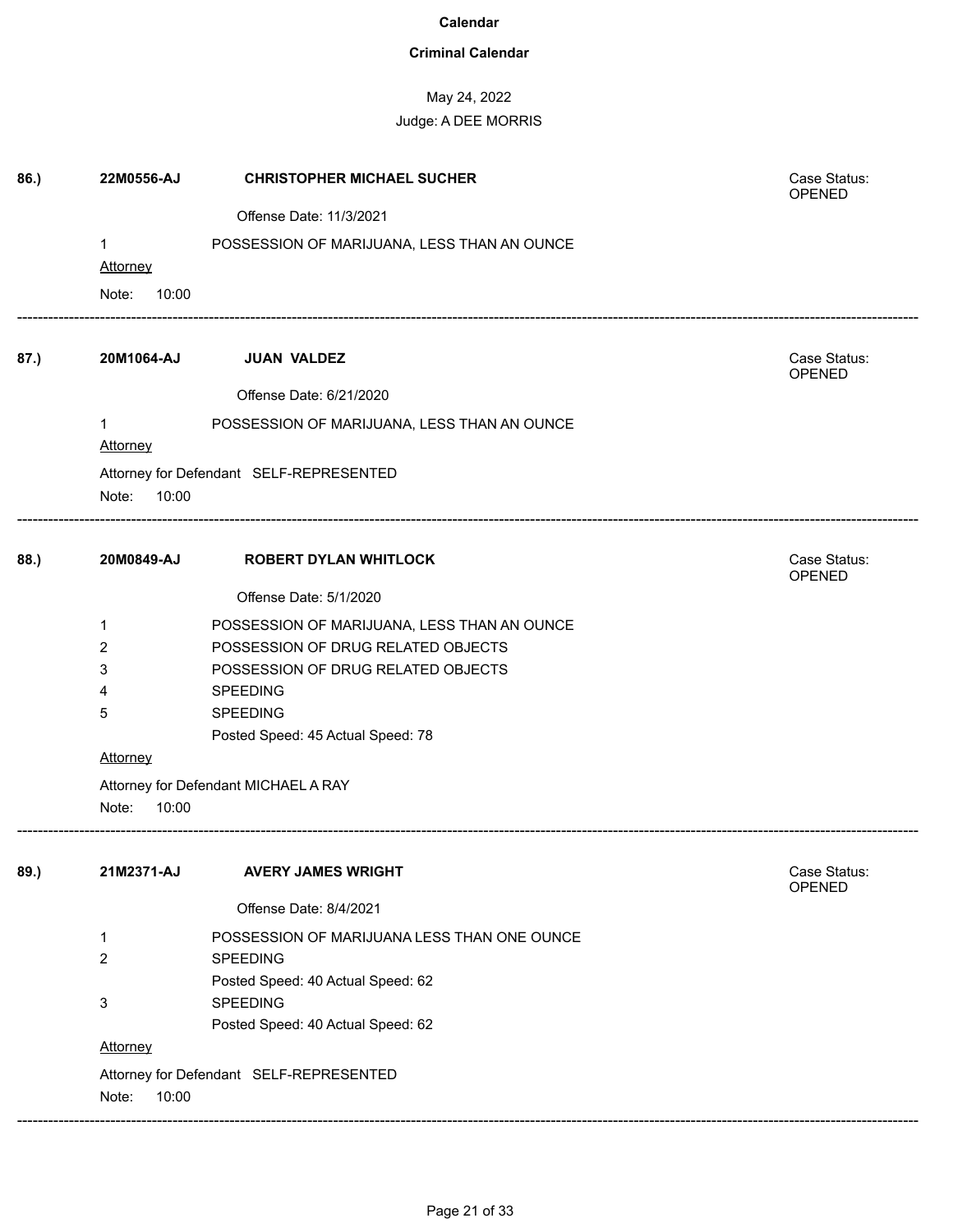### **Criminal Calendar**

## May 24, 2022

| 90.) | 22M0539-AJ                        | <b>THOMAS MERRITT ALEXANDER</b>                                                       | Case Status:<br><b>OPENED</b> |
|------|-----------------------------------|---------------------------------------------------------------------------------------|-------------------------------|
|      |                                   | Offense Date: 8/15/2021                                                               |                               |
|      | 1                                 | POSSESSION OF MARIJUANA, LESS THAN AN OUNCE                                           |                               |
|      | 2                                 | LEAVING THE SCENE OF AN ACCIDENT                                                      |                               |
|      | 3                                 | KNOWINGLY DRIVING MOTOR VEHICLE ON SUSPENDED, CANC                                    |                               |
|      | 4                                 | NO PROOF OF INSURANCE                                                                 |                               |
|      | 5                                 | TOO FAST FOR CONDITIONS                                                               |                               |
|      | 6                                 | <b>IMPROPER LEFT OR RIGHT TURN</b>                                                    |                               |
|      | <b>Attorney</b>                   |                                                                                       |                               |
|      | 11:00<br>Note:                    |                                                                                       |                               |
| 91.) | 22M0460-ADM                       | <b>BROOKLYN AYDELL</b>                                                                | Case Status:                  |
|      |                                   | Offense Date: 1/24/2022                                                               | <b>OPENED</b>                 |
|      |                                   |                                                                                       |                               |
|      | 1                                 | POSSESSION OF MARIJUANA, LESS THAN AN OUNCE<br>BRAKE LIGHTS AND TURN SIGNALS REQUIRED |                               |
|      | $\overline{2}$<br><b>Attorney</b> |                                                                                       |                               |
|      |                                   |                                                                                       |                               |
|      | Note:<br>11:00                    |                                                                                       |                               |
| 92.) | 22M0456-ADM                       | <b>JARRETT BETHEA</b>                                                                 | Case Status:<br>OPENED        |
|      |                                   | Offense Date: 5/14/2020                                                               |                               |
|      | $\mathbf{1}$                      | POSSESSION OF MARIJUANA, LESS THAN AN OUNCE                                           |                               |
|      | Attorney                          |                                                                                       |                               |
|      |                                   | Attorney for Defendant SELF-REPRESENTED                                               |                               |
|      | Note:<br>11:00                    |                                                                                       |                               |
| 93.) | 22M0560-ADM                       | <b>JACKSON SCOTT BOGGUS</b>                                                           | Case Status:                  |
|      |                                   |                                                                                       | OPENED                        |
|      |                                   | Offense Date: 11/5/2021                                                               |                               |
|      | 1                                 | POSSESSION OF DRUG RELATED OBJECTS                                                    |                               |
|      | <b>Attorney</b>                   |                                                                                       |                               |
|      | 11:00<br>Note:                    |                                                                                       |                               |
|      |                                   |                                                                                       |                               |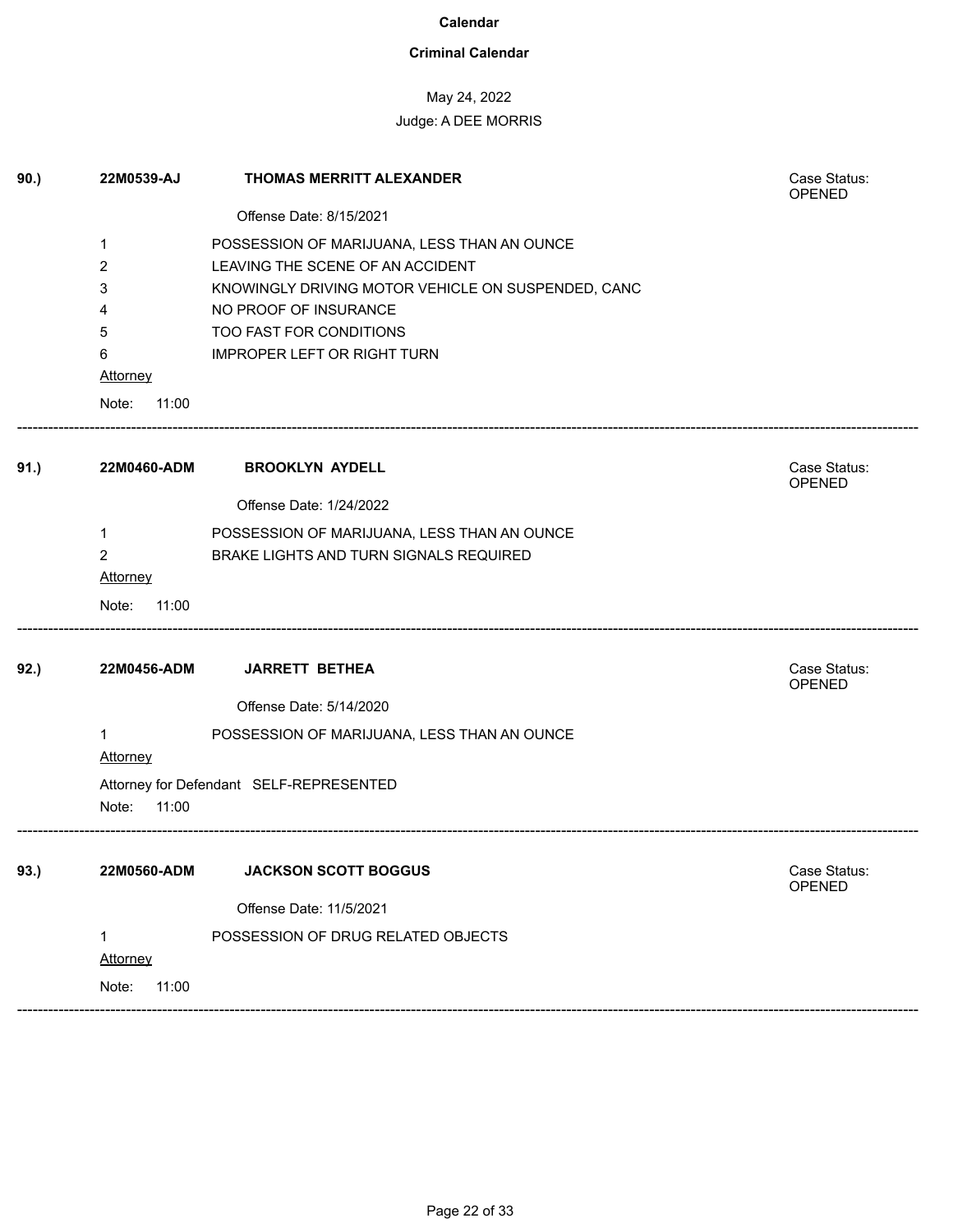### **Criminal Calendar**

## May 24, 2022

| 94.) | 22M0462-MH      | <b>MADISON DANIELLE BOORE</b>               | Case Status:<br><b>OPENED</b> |
|------|-----------------|---------------------------------------------|-------------------------------|
|      |                 | Offense Date: 1/25/2022                     |                               |
|      | 1               | POSSESSION OF MARIJUANA, LESS THAN AN OUNCE |                               |
|      | 2               | <b>SPEEDING</b>                             |                               |
|      | 3               | SPEEDING                                    |                               |
|      |                 | Posted Speed: 45 Actual Speed: 59           |                               |
|      | <b>Attorney</b> |                                             |                               |
|      | Note:<br>11:00  |                                             |                               |
| 95.) | 22M0517-MH      | SHERRY BRITT                                | Case Status:<br>OPENED        |
|      |                 | Offense Date: 1/15/2022                     |                               |
|      | 1               | POSSESSION OF MARIJUANA, LESS THAN AN OUNCE |                               |
|      | Attorney        |                                             |                               |
|      | Note:<br>11:00  | Attorney for Defendant ANGELA TRETHAWAY     |                               |
|      |                 |                                             |                               |
| 96.) | 22M0559-MH      | <b>WALTER ANTHONY BROWN</b>                 | Case Status:<br>OPENED        |
|      |                 | Offense Date: 10/26/2021                    |                               |
|      | 1               | POSSESSION OF MARIJUANA, LESS THAN AN OUNCE |                               |
|      | 2               | <b>SPEEDING</b>                             |                               |
|      | 3               | <b>SPEEDING</b>                             |                               |
|      |                 | Posted Speed: 40 Actual Speed: 60           |                               |
|      | <b>Attorney</b> |                                             |                               |
|      | Note:<br>11:00  |                                             |                               |
| 97.) | 21M2336-AJ      | <b>QUADRE DJUAN CAMPBELL</b>                | Case Status:<br>OPENED        |
|      |                 | Offense Date: 8/10/2021                     |                               |
|      | 1               | POSSESSION OF MARIJUANA, LESS THAN AN OUNCE |                               |
|      | $\overline{2}$  | FAILURE TO MAINTAIN LANE                    |                               |
|      | Attorney        |                                             |                               |
|      |                 | Attorney for Defendant SELF-REPRESENTED     |                               |
|      | 11:00<br>Note:  |                                             |                               |
|      |                 |                                             |                               |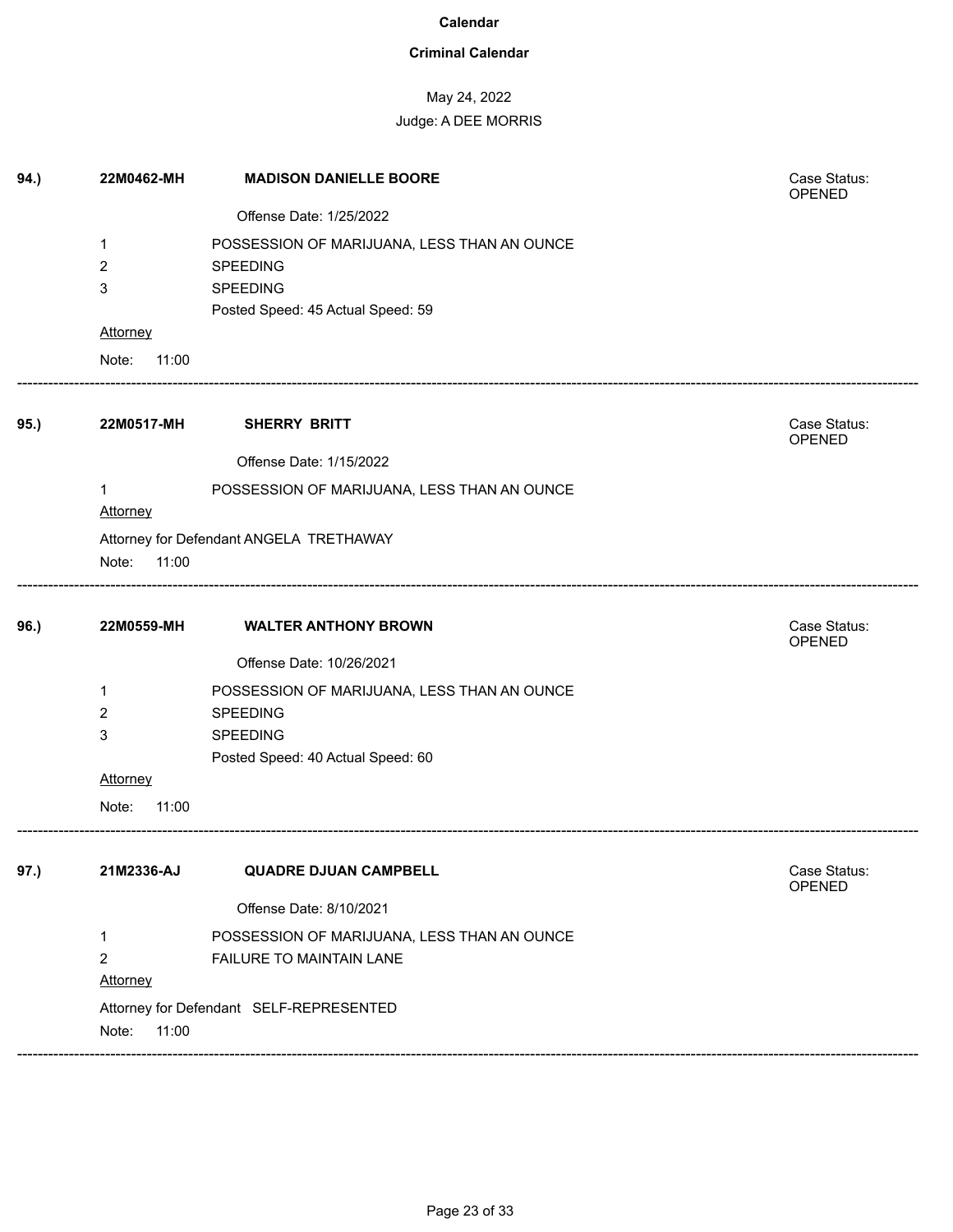### **Criminal Calendar**

## May 24, 2022 Judge: A DEE MORRIS

| 98.)  | 21M2339-MH                             | <b>LUIS DIAZ CRUZ</b>                                                             | Case Status:<br>OPENED        |
|-------|----------------------------------------|-----------------------------------------------------------------------------------|-------------------------------|
|       |                                        | Offense Date: 8/6/2021                                                            |                               |
|       | 1<br>Attorney                          | POSSESSION OF MARIJUANA, LESS THAN AN OUNCE                                       |                               |
|       | Note: 11:00                            | Attorney for Defendant SELF-REPRESENTED                                           |                               |
| 99.)  | 22M0548-ADM                            | <b>CARSON THOMAS CUOZZO</b>                                                       | Case Status:<br>OPENED        |
|       |                                        | Offense Date: 5/24/2021                                                           |                               |
|       | 1<br>$\overline{2}$<br><b>Attorney</b> | POSSESSION OF MARIJUANA, LESS THAN AN OUNCE<br>POSSESSION OF DRUG RELATED OBJECTS |                               |
|       | Note:<br>11:00                         |                                                                                   |                               |
| 100.  | 22M0533-AJ                             | <b>MARK EUGENE ELLIS</b>                                                          | Case Status:<br>OPENED        |
|       |                                        | Offense Date: 10/9/2021                                                           |                               |
|       | $\mathbf{1}$                           | POSSESSION OF MARIJUANA, LESS THAN AN OUNCE                                       |                               |
|       | $\overline{2}$                         | PASSING STATIONARY EMERGENCY VEHICLE                                              |                               |
|       | <b>Attorney</b>                        |                                                                                   |                               |
|       | Note:<br>11:00                         |                                                                                   |                               |
| 101.) | 22M0458-ADM                            | <b>TELVIS ROSHAWN GAINOUS</b>                                                     | Case Status:<br><b>OPENED</b> |
|       |                                        | Offense Date: 1/24/2022                                                           |                               |
|       | 1                                      | POSSESSION OF MARIJUANA, LESS THAN AN OUNCE                                       |                               |
|       | $\overline{c}$                         | <b>TAMPERING WITH EVIDENCE</b>                                                    |                               |
|       | Attorney                               |                                                                                   |                               |
|       | 11:00<br>Note:                         |                                                                                   |                               |
| 102.  | 21M1507-AJ                             | <b>CADEN QUINN GILMARTIN</b>                                                      | Case Status:<br>OPENED        |
|       |                                        | Offense Date: 4/19/2021                                                           |                               |
|       | 1                                      | <b>VGCSA</b>                                                                      |                               |
|       | Attorney                               |                                                                                   |                               |
|       | Note:<br>11:00                         | Attorney for Defendant SELF-REPRESENTED                                           |                               |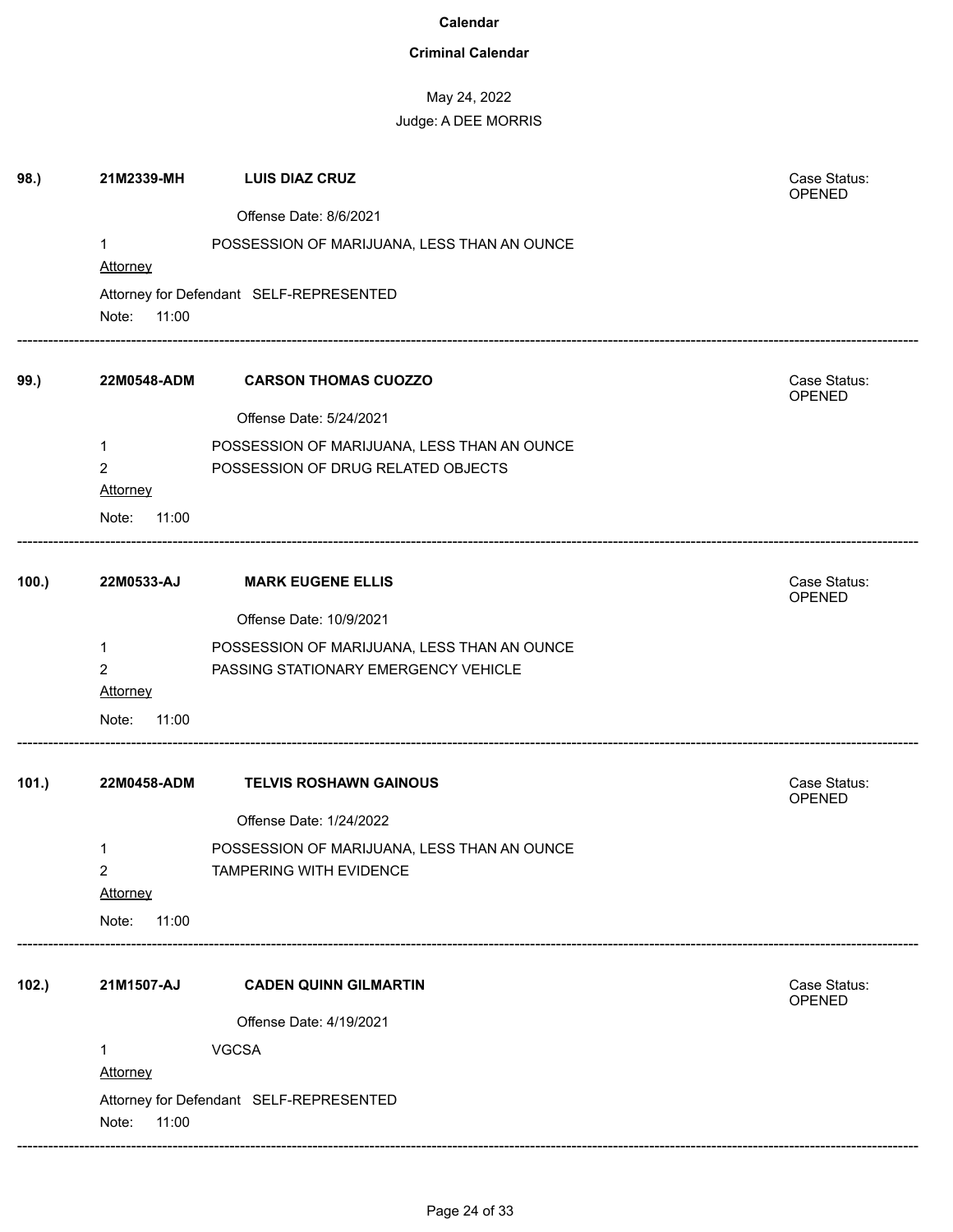### **Criminal Calendar**

## May 24, 2022 Judge: A DEE MORRIS

| 103.  | 22M0568-MH               | <b>KEVIN TYLER GINN</b>                              | Case Status:<br>OPENED        |
|-------|--------------------------|------------------------------------------------------|-------------------------------|
|       |                          | Offense Date: 10/30/2021                             |                               |
|       | 1                        | POSSESSION OF MARIJUANA, LESS THAN AN OUNCE          |                               |
|       | <b>Attorney</b>          |                                                      |                               |
|       | 11:00<br>Note:           |                                                      |                               |
| 104.  | 21M2373-MH               | <b>NATHANIEL COLE GRACE</b>                          | Case Status:<br>OPENED        |
|       |                          | Offense Date: 7/31/2021                              |                               |
|       | 1                        | POSSESSION OF MARIJUANA, LESS THAN AN OUNCE          |                               |
|       | <b>Attorney</b>          |                                                      |                               |
|       | Note:<br>11:00           |                                                      |                               |
| 105.  | 22M0518-ADM              | <b>ELIJAH KEISHAWA GUISEPPI</b>                      | Case Status:<br>OPENED        |
|       |                          | Offense Date: 1/18/2022                              |                               |
|       | 1                        | POSSESSION OF MARIJUANA, LESS THAN AN OUNCE          |                               |
|       | Attorney                 |                                                      |                               |
|       | Note:<br>11:00           |                                                      |                               |
| 106.  | 22M0537-AJ               | JOSHUA DEJUAN HOLLOWELL                              | Case Status:<br><b>OPENED</b> |
|       |                          | Offense Date: 10/24/2021                             |                               |
|       | 1                        | POSSESSION OF MARIJUANA, LESS THAN AN OUNCE          |                               |
|       | 2                        | <b>SPEEDING</b>                                      |                               |
|       | 3                        | <b>SPEEDING</b><br>Posted Speed: 40 Actual Speed: 55 |                               |
|       | Attorney                 |                                                      |                               |
|       | 11:00<br>Note:           |                                                      |                               |
| 107.) | 21M2327-AJ               | <b>LUKE ALSTIN HOWARD</b>                            | Case Status:<br>OPENED        |
|       |                          | Offense Date: 8/25/2021                              |                               |
|       | $\mathbf{1}$<br>Attorney | POSSESSION OF MARIJUANA, LESS THAN AN OUNCE          |                               |
|       | 11:00<br>Note:           | Attorney for Defendant H DEAN PHILLIPS               |                               |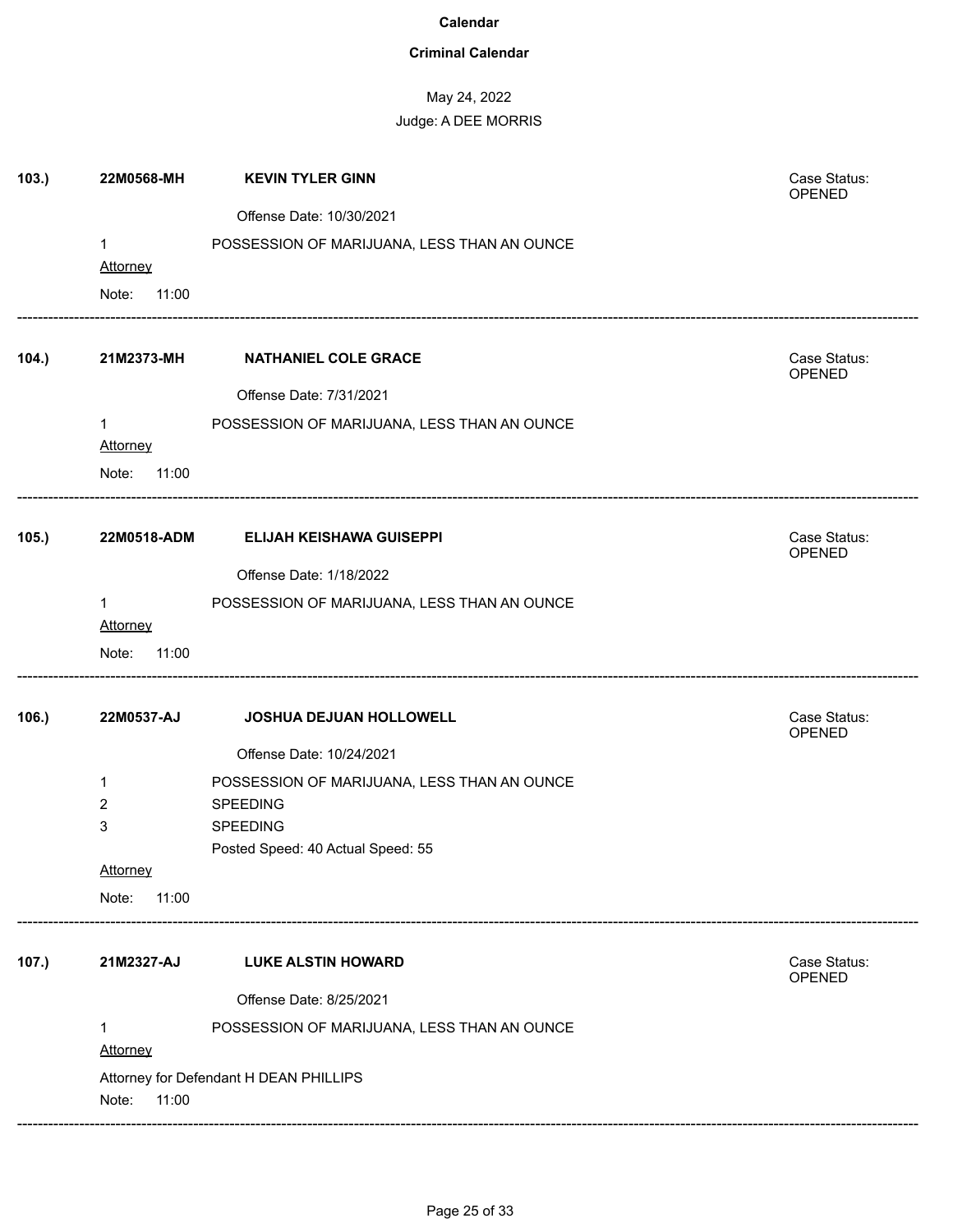### **Criminal Calendar**

| 108.  | 22M0518-ADM     | <b>DIONTE LATRELL JONES</b>                   | Case Status:<br>OPENED |
|-------|-----------------|-----------------------------------------------|------------------------|
|       |                 | Offense Date: 1/18/2022                       |                        |
|       | 1               | POSSESSION OF MARIJUANA, LESS THAN AN OUNCE   |                        |
|       | <b>Attorney</b> |                                               |                        |
|       | 11:00<br>Note:  |                                               |                        |
| 109.  | 22M0455-AJ      | <b>TERRENCE SHERARD JONES</b>                 | Case Status:<br>OPENED |
|       |                 | Offense Date: 1/12/2022                       |                        |
|       | 1               | POSSESSION OF MARIJUANA, LESS THAN AN OUNCE   |                        |
|       | <b>Attorney</b> |                                               |                        |
|       | Note:<br>11:00  |                                               |                        |
| 110.) | 22M0534-MH      | <b>AKELA KANTRELL KONCHAR</b>                 | Case Status:<br>OPENED |
|       |                 | Offense Date: 10/16/2021                      |                        |
|       | 1               | POSSESSION OF MARIJUANA, LESS THAN AN OUNCE   |                        |
|       | <b>Attorney</b> |                                               |                        |
|       | Note:<br>11:00  |                                               |                        |
| 111.) | 22M0535-MH      | <b>AKELA KANTRELL KONCHAR</b>                 | Case Status:<br>OPENED |
|       |                 | Offense Date: 11/6/2021                       |                        |
|       | 1               | POSSESSION OF MARIJUANA, LESS THAN AN OUNCE   |                        |
|       | $\overline{2}$  | OPEN CONTAINER VIOLATION                      |                        |
|       | 3               | FAILURE TO MAINTAIN LANE                      |                        |
|       | <b>Attorney</b> |                                               |                        |
|       | 11:00<br>Note:  | Attorney for Defendant RICHARD MARK CRAVEN II |                        |
| 112.  | 22M0448-AJ      | <b>CARLOS LEON</b>                            | Case Status:           |
|       |                 |                                               | OPENED                 |
|       |                 | Offense Date: 1/26/2022                       |                        |
|       | 1               | POSSESSION OF MARIJUANA, LESS THAN AN OUNCE   |                        |
|       | $\overline{2}$  | POSSESSION OF DRUG RELATED OBJECTS            |                        |
|       | Attorney        |                                               |                        |
|       | 11:00<br>Note:  |                                               |                        |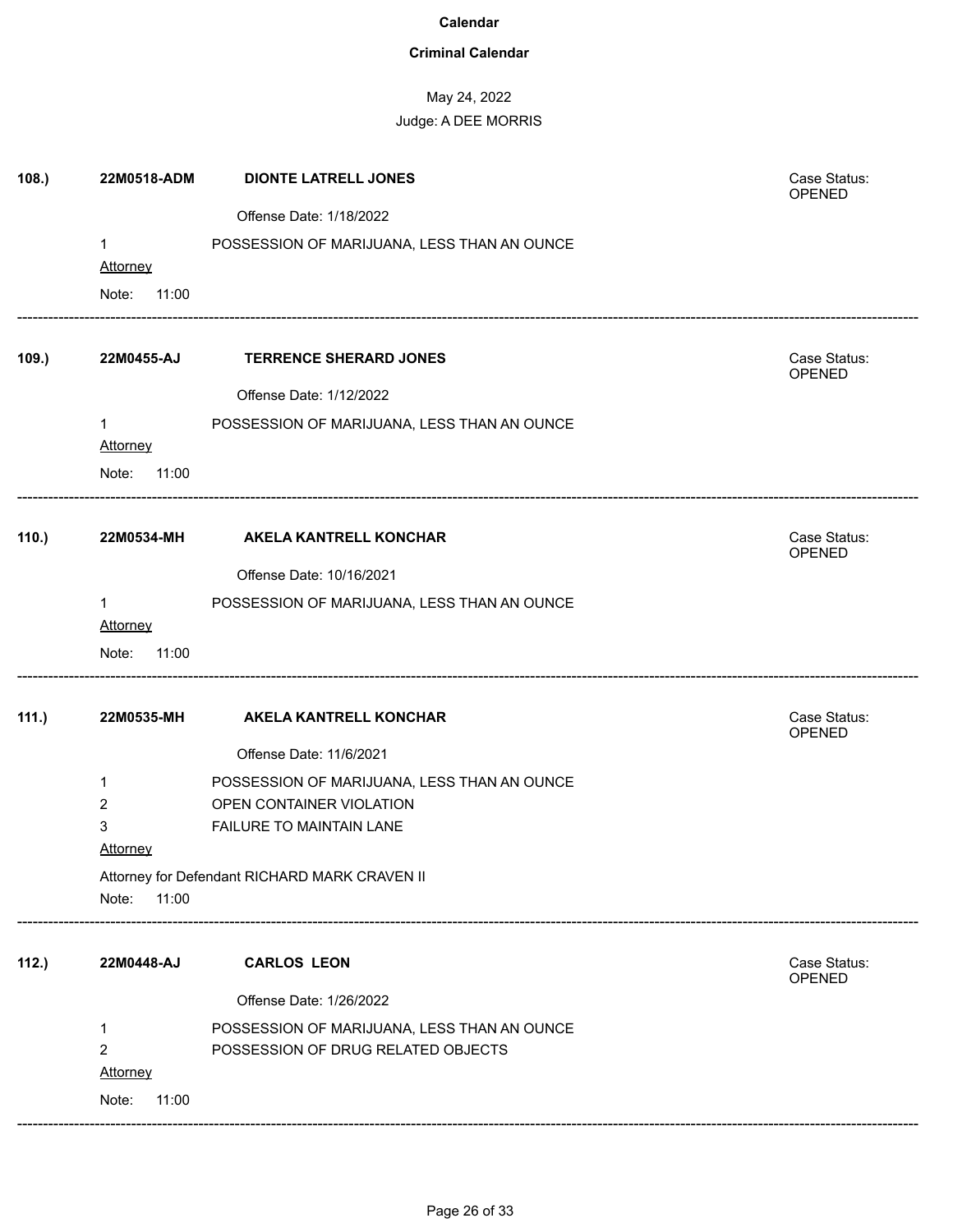### **Criminal Calendar**

# May 24, 2022

| 113. | 22M0457-MH           | <b>DESTINY MARIE MIMS</b>                   | Case Status:<br>OPENED        |
|------|----------------------|---------------------------------------------|-------------------------------|
|      |                      | Offense Date: 4/10/2020                     |                               |
|      | $\mathbf 1$          | POSSESSION OF MARIJUANA, LESS THAN AN OUNCE |                               |
|      | <b>Attorney</b>      |                                             |                               |
|      |                      | Attorney for Defendant SELF-REPRESENTED     |                               |
|      | Note:<br>11:00       |                                             |                               |
| 114. | 22M0638-AJ           | <b>TONYA IRENE MOOSE</b>                    | Case Status:<br><b>OPENED</b> |
|      |                      | Offense Date: 3/1/2022                      |                               |
|      | 1                    | POSSESSION OF DRUG RELATED OBJECTS          |                               |
|      | $\overline{2}$       | HEADLIGHT REQUIREMENTS                      |                               |
|      | Attorney             |                                             |                               |
|      |                      | Attorney for Defendant ROSS D GRISHAM       |                               |
|      | 11:00 WOA<br>Note:   |                                             |                               |
| 115. | 22M0458-ADM          | <b>LATAYIA RENEE NEGOU</b>                  | Case Status:<br><b>OPENED</b> |
|      |                      | Offense Date: 1/24/2022                     |                               |
|      | 1                    | POSSESSION OF MARIJUANA, LESS THAN AN OUNCE |                               |
|      | 3                    | DRIVING ON WRONG SIDE OF ROAD               |                               |
|      | 4                    | TAIL LIGHTS/NO TAG LIGHT                    |                               |
|      | 5<br><b>Attorney</b> | NOTICE OF CHANGE OF ADDRESS OR NAME         |                               |
|      | Note:<br>11:00       |                                             |                               |
|      |                      |                                             |                               |
| 116. | 22M0461-AJ           | <b>KEVIN BRYANT ORTIZ</b>                   | Case Status:<br>OPENED        |
|      |                      | Offense Date: 1/24/2022                     |                               |
|      | 1                    | POSSESSION OF MARIJUANA, LESS THAN AN OUNCE |                               |
|      | Attorney             |                                             |                               |
|      |                      |                                             |                               |
|      | Note:<br>11:00       |                                             |                               |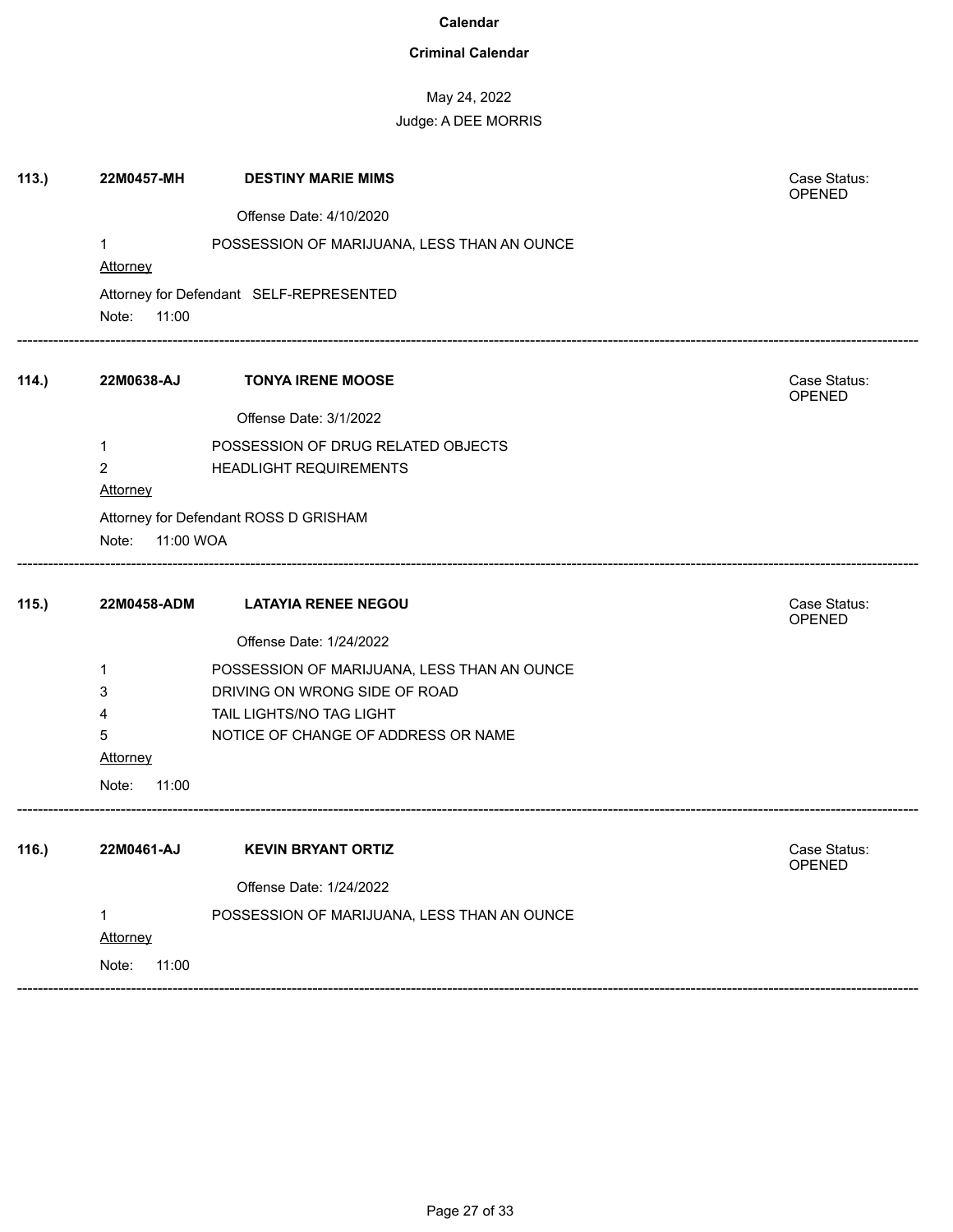### **Criminal Calendar**

| OPENED<br>Offense Date: 10/14/2021<br>POSSESSION OF MARIJUANA, LESS THAN AN OUNCE<br>1<br>$\overline{2}$<br>DRIVING WITHOUT TAG<br><b>Attorney</b><br>11:00<br>Note:<br>22M0538-ADM<br><b>TOZSHA RAE RIGGS</b><br>OPENED<br>Offense Date: 10/22/2021<br>POSSESSION OF MARIJUANA, LESS THAN AN OUNCE<br>$\mathbf 1$<br>Attorney | Case Status: |
|--------------------------------------------------------------------------------------------------------------------------------------------------------------------------------------------------------------------------------------------------------------------------------------------------------------------------------|--------------|
| 118.                                                                                                                                                                                                                                                                                                                           |              |
|                                                                                                                                                                                                                                                                                                                                |              |
|                                                                                                                                                                                                                                                                                                                                |              |
|                                                                                                                                                                                                                                                                                                                                |              |
|                                                                                                                                                                                                                                                                                                                                |              |
|                                                                                                                                                                                                                                                                                                                                |              |
|                                                                                                                                                                                                                                                                                                                                |              |
|                                                                                                                                                                                                                                                                                                                                |              |
| Note:<br>11:00                                                                                                                                                                                                                                                                                                                 |              |
| 119.)<br>22M0257-ADM<br><b>ANGEL SALGADO</b><br>OPENED                                                                                                                                                                                                                                                                         | Case Status: |
| Offense Date: 9/17/2021                                                                                                                                                                                                                                                                                                        |              |
| POSSESSION OF MARIJUANA, LESS THAN AN OUNCE<br>1                                                                                                                                                                                                                                                                               |              |
| POSSESSION OF DRUG RELATED OBJECTS<br>2                                                                                                                                                                                                                                                                                        |              |
| 3<br>OBEDIENCE TO TRAFFIC CONTROL DEVICE                                                                                                                                                                                                                                                                                       |              |
| FAILURE TO MAINTAIN LANE<br>4                                                                                                                                                                                                                                                                                                  |              |
| <b>Attorney</b>                                                                                                                                                                                                                                                                                                                |              |
| Attorney for Defendant HECTOR R. CORA<br>11:00<br>Note:                                                                                                                                                                                                                                                                        |              |
| 120.<br>21M2360-AJ<br><b>VERONICA LEVON THOMAS</b><br>OPENED                                                                                                                                                                                                                                                                   | Case Status: |
| Offense Date: 9/3/2021                                                                                                                                                                                                                                                                                                         |              |
| MARIJUANA-POSSESS LESS THAN 1 OZ.<br>1                                                                                                                                                                                                                                                                                         |              |
| Attorney                                                                                                                                                                                                                                                                                                                       |              |
| 11:00<br>Note:                                                                                                                                                                                                                                                                                                                 |              |
| 121.<br>22M0257-ADM<br><b>BRANDON VELASQUEZ</b><br>OPENED                                                                                                                                                                                                                                                                      | Case Status: |
| Offense Date: 9/17/2021                                                                                                                                                                                                                                                                                                        |              |
| POSSESSION OF MARIJUANA, LESS THAN AN OUNCE<br>1<br>Attorney                                                                                                                                                                                                                                                                   |              |
| Attorney for Defendant BENJAMIN BRADLEY REED<br>11:00-WOA<br>Note:                                                                                                                                                                                                                                                             |              |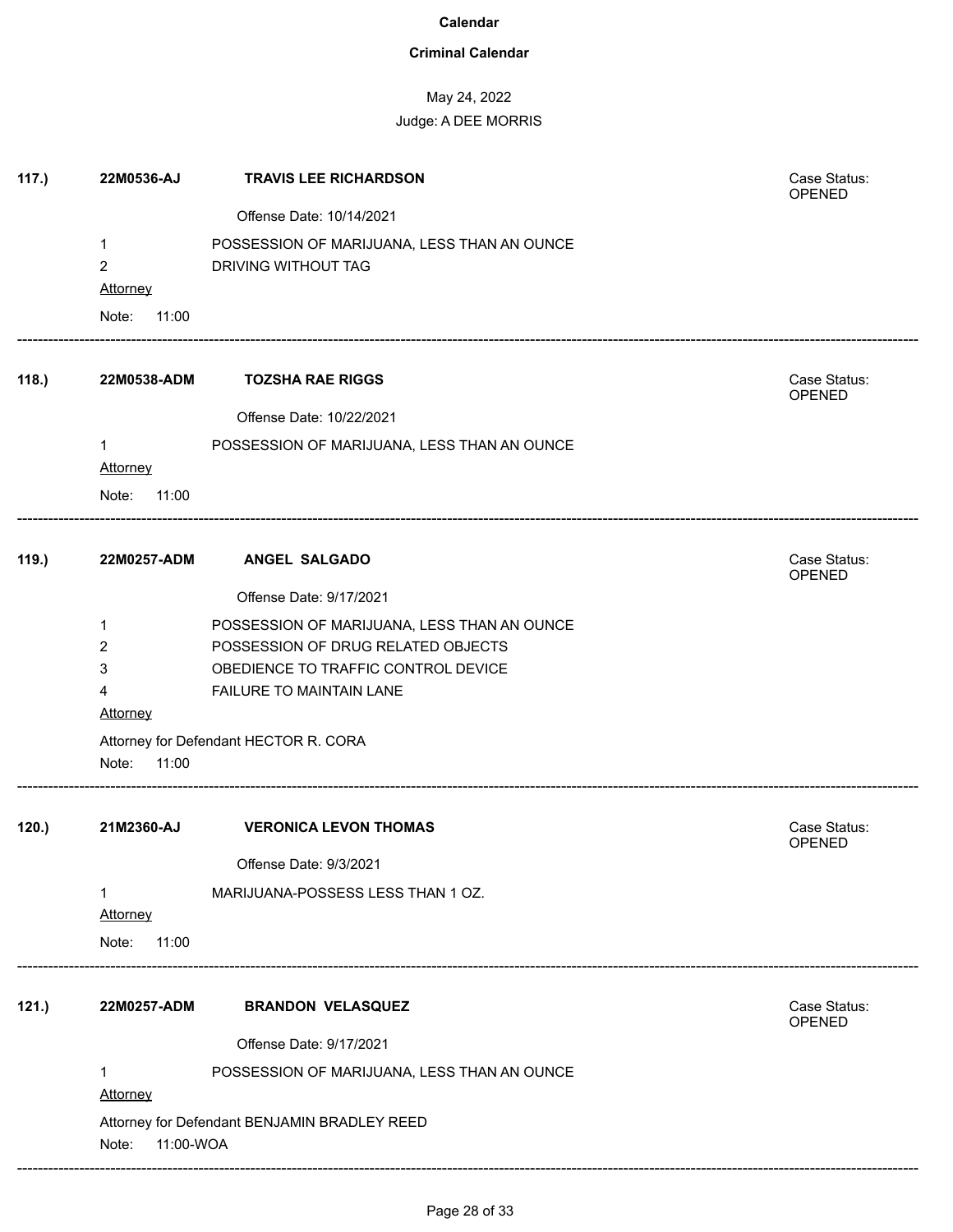### **Criminal Calendar**

| 122. | 22M0204-AJ                                        | <b>XAVIER RAYMOND VISION</b>                                      | Case Status:<br><b>OPENED</b> |
|------|---------------------------------------------------|-------------------------------------------------------------------|-------------------------------|
|      |                                                   | Offense Date: 2/17/2020                                           |                               |
|      | 1<br>$\overline{2}$<br><b>Attorney</b>            | POSSESSION OF MARIJUANA, LESS THAN AN OUNCE<br>DISTRACTED DRIVING |                               |
|      | 11:00<br>Note:                                    | Attorney for Defendant SELF-REPRESENTED                           |                               |
| 123. | 21M1507-AJ                                        | <b>WILLIAM PATRICK VLACH</b>                                      | Case Status:<br><b>OPENED</b> |
|      |                                                   | Offense Date: 4/19/2021                                           |                               |
|      | $\overline{2}$<br><b>Attorney</b>                 | POSSESSION OF MARIJUANA, LESS THAN AN OUNCE                       |                               |
|      | Note:<br>11:00                                    | Attorney for Defendant SELF-REPRESENTED                           |                               |
| 124. | 22M0459-MH                                        | <b>CARL JEFFREY WAJE</b>                                          | Case Status:<br>OPENED        |
|      |                                                   | Offense Date: 1/24/2022                                           |                               |
|      | $\mathbf{1}$<br><b>Attorney</b><br>Note:<br>11:00 | POSSESSION OF MARIJUANA, LESS THAN AN OUNCE                       |                               |
| 125. | 21M0872-ADM                                       | KWAJHAI RANAI AMANDA WARREN                                       | Case Status:<br>OPENED        |
|      |                                                   | Offense Date: 2/24/2021                                           |                               |
|      | 1<br>Attorney                                     | POSSESSION OF MARIJUANA, LESS THAN AN OUNCE                       |                               |
|      | Note:<br>11:00                                    | Attorney for Defendant SELF-REPRESENTED                           |                               |
| 126. | 22M0455-AJ                                        | <b>TESSA SHERRILL WRIGHT</b>                                      | Case Status:<br>OPENED        |
|      |                                                   | Offense Date: 1/12/2022                                           |                               |
|      | $\mathbf{1}$<br><b>Attorney</b>                   | POSSESSION OF MARIJUANA, LESS THAN AN OUNCE                       |                               |
|      | Note:<br>11:00                                    |                                                                   |                               |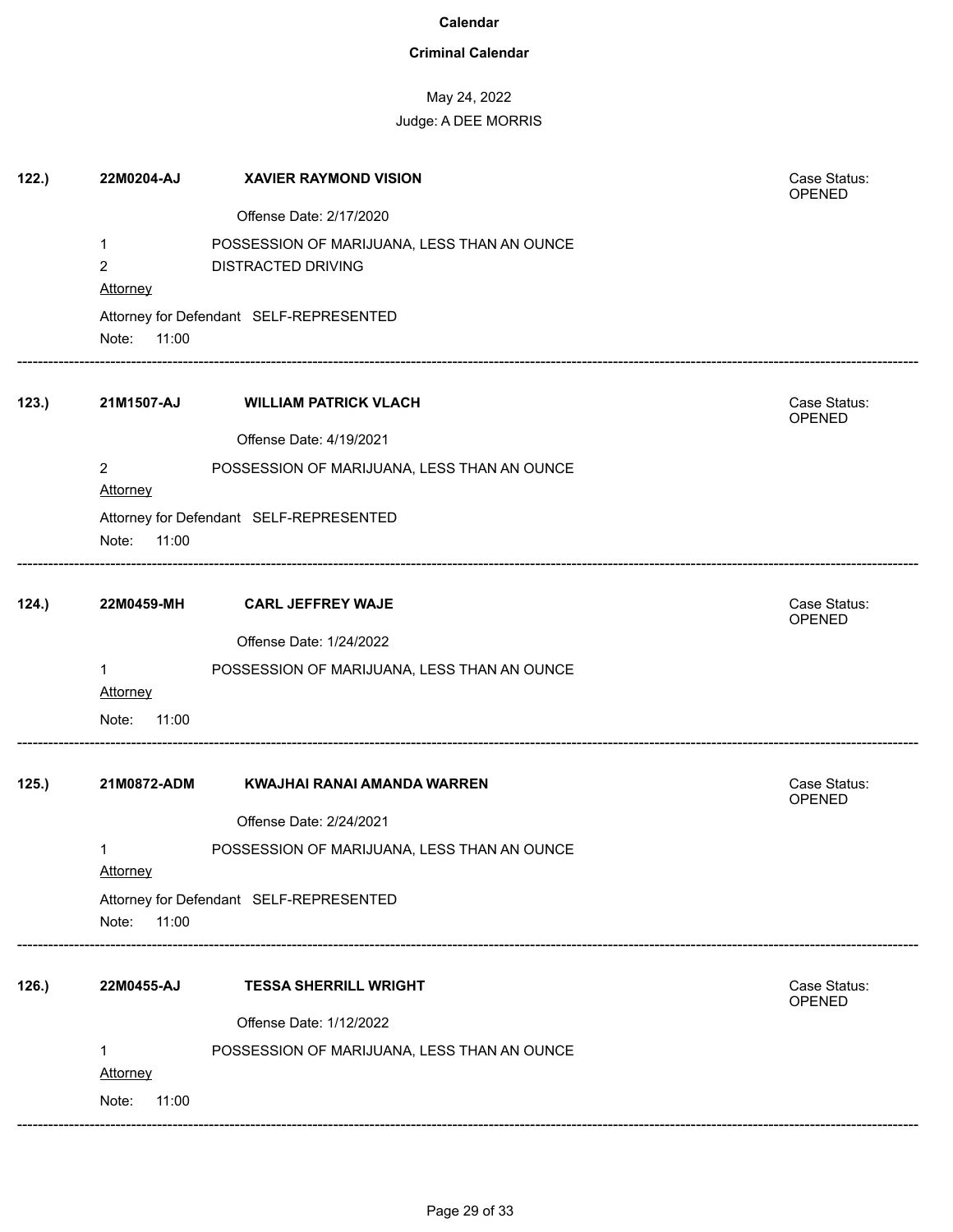#### **Criminal Calendar**

# May 24, 2022

| Name                             | Case Number  | ltem#          |
|----------------------------------|--------------|----------------|
| ALEXANDER, THOMAS MERRITT        | 22M0539-AJ   | 90             |
| ARNOLD, MARISA L                 | 22M0531-ADM  | 48             |
| ATSMA, ANTHONY BERNARD           | 21M2343-MH   | 49             |
| AYDELL, BROOKLYN                 | 22M0460-ADM  | 91             |
| AZIZI, SARA                      | 21M2334-AJ   | 50             |
| <b>BECK, BRITTANY SARA</b>       | 21T01380-ADM | 1              |
| <b>BECK, BRITTANY SARA</b>       | 21M0924-ADM  | $\overline{2}$ |
| <b>BENOIST, COREY ANDREW</b>     | 21M0942-AJ   | 3              |
| BERNAL, ANTHONY NELSON           | 20M1237-ADM  | 4              |
| BERRY, RAYMOND TYREE LAMONTAE    | 22M0544-AJ   | 51             |
| BETHEA, JARRETT                  | 22M0456-ADM  | 92             |
| <b>BLANTON, JONATHAN ALLEN</b>   | 22M0515-MH   | 52             |
| BOGGUS, JACKSON SCOTT            | 22M0560-ADM  | 93             |
| BOORE, MADISON DANIELLE          | 22M0462-MH   | 94             |
| BOWMAN, KATRINA LOUISE           | 21M0867-MH   | 5              |
| BRAMLETT, LOGANN MACKENZIE WHITE | 21M1432-MH   | 6              |
| <b>BRITT, SHERRY</b>             | 22M0517-MH   | 95             |
| <b>BROOKS, SAMUEL TURNER</b>     | 22M0554-ADM  | 53             |
| BROWN, WALTER ANTHONY            | 22M0559-MH   | 96             |
| <b>BURR, HARVEST LA-MAR</b>      | 20M1708-ADM  | $\overline{7}$ |
| <b>BURT, GAVIN ANDREW</b>        | 21M1585-ADM  | 8              |
| CALLENDER, GEORGE DANIEL         | 21M2364-MH   | 9              |
| CAMPBELL, QUADRE DJUAN           | 21M2336-AJ   | 97             |
| COBBJR, MICHAEL LADON            | 21M1531-AJ   | 10             |
| CONTRERAS-LOPEZ, SEBASTIAN       | 21DV0275-ADM | 11             |
| CORNELL, CASEY THOMAS            | 21M1494-ADM  | 12             |
| <b>CORTISS, BRETT MICHAEL</b>    | 22M0511-ADM  | 13             |
| COTE, SHANE MICHAEL GABRIEL      | 22M0540-AJ   | 54             |
| CRUZ, LUIS DIAZ                  | 21M2339-MH   | 98             |
| <b>CUOZZO, CARSON THOMAS</b>     | 22M0548-ADM  | 99             |
| DAME, KENNEDY TAYLOR             | 21M1252-ADM  | 14             |
| DEAL, GREGORY S                  | 21M1428-MH   | 55             |
| DEVENEY, THOMAS                  | 22M0547-MH   | 56             |
| DISKIN, JARED WILLIAM            | 22M0256-AJ   | 15             |
| DREISBACH, JESSICA               | 21M1423-ADM  | 16             |
| ELLIS, ABSHUL ABEN JARMAL        | 22M0541-MH   | 57             |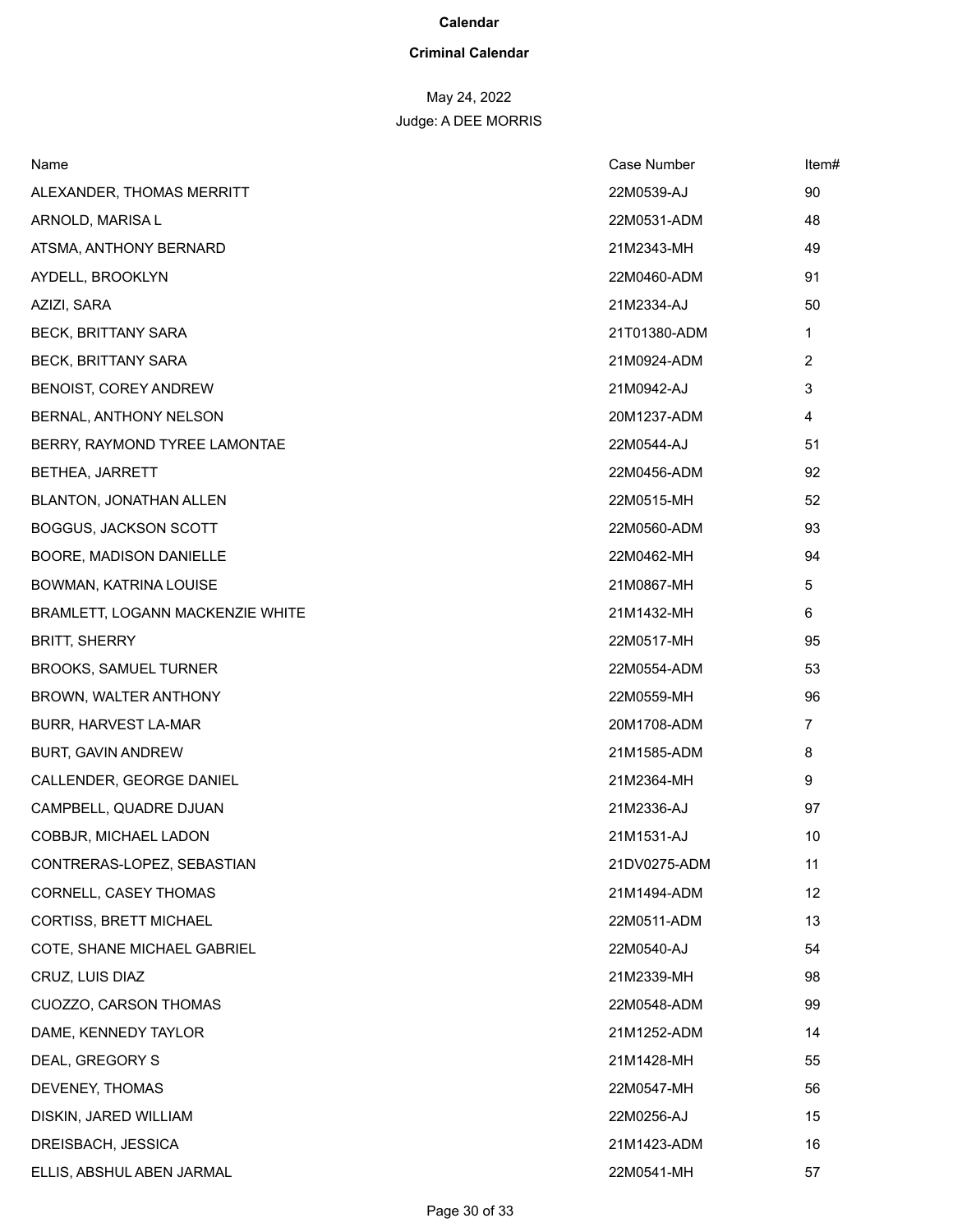#### **Criminal Calendar**

| ELLIS, MARK EUGENE           | 22M0533-AJ   | 100 |
|------------------------------|--------------|-----|
| <b>ESTES, JENNIFER ROSE</b>  | 21T04640-ADM | 17  |
| FISHE, KAVON ALONZO          | 22M0532-MH   | 58  |
| GAINOUS, TELVIS ROSHAWN      | 22M0458-ADM  | 101 |
| GILMARTIN, CADEN QUINN       | 21M1507-AJ   | 102 |
| GINN, KEVIN TYLER            | 22M0568-MH   | 103 |
| GONZALEZ, JOSUE LOPEZ        | 21M2368-AJ   | 59  |
| <b>GRACE, NATHANIEL COLE</b> | 21M2373-MH   | 104 |
| GUISEPPI, ELIJAH KEISHAWA    | 22M0518-ADM  | 105 |
| GULLEDGE, JEREMY DALE        | 21M1529-MH   | 60  |
| HALLOCK, SAMANTHA EMILY      | 22M0561-AJ   | 61  |
| HANNA, CHRISTIAN             | 21M0405-ADM  | 18  |
| HANNA, CHRISTIAN ELIAS       | 21M1012-ADM  | 19  |
| HARPER, DEJA                 | 22M0512-MH   | 20  |
| HASTINGS, WADE RANDY         | 21M1496-AJ   | 21  |
| HEATHERLY, MARISSA LEANN     | 21M1222-ADM  | 22  |
| HEGRE, LOGAN RAY             | 21M1812-ADM  | 23  |
| HEMPHILL, MAVOYA RACHEL      | 21M2359-AJ   | 62  |
| HINDS, LEONARD P             | 20M0737-AJ   | 63  |
| HINESTROSA BERRIO, KAROLINE  | 22M0529-ADM  | 64  |
| HITE, NICHOLAS LUKE          | 21M0940-AJ   | 24  |
| HOLLOWELL, JOSHUA DEJUAN     | 22M0537-AJ   | 106 |
| HORTON, KELLEY ANNE          | 20M1066-MH   | 25  |
| HOWARD, LUKE ALSTIN          | 21M2327-AJ   | 107 |
| HUX, JENNIFER ROBIN          | 22M0542-AJ   | 65  |
| JACOBO, BRIAN RUBEN          | 20M1064-AJ   | 66  |
| JALLOW, EBRIMA               | 21M1500-ADM  | 26  |
| JALLOW, EBRIMA               | 21M1619-ADM  | 27  |
| JARQUIN-CRUZ, REY            | 20M0963-ADM  | 28  |
| JOHNSON, JAMAAL A            | 21M1075-MH   | 29  |
| JONES, DIONTE LATRELL        | 22M0518-ADM  | 108 |
| JONES, TERRENCE SHERARD      | 22M0455-AJ   | 109 |
| KABIBI, NJOROGE              | 21M0155-ADM  | 30  |
| KABIBI, NJOROGE JJ           | 21M1942-ADM  | 31  |
| KIRBY, JASHAUN LACEDRIC      | 21M0722-ADM  | 32  |
| KONCHAR, AKELA KANTRELL      | 22M0534-MH   | 110 |
| KONCHAR, AKELA KANTRELL      | 22M0535-MH   | 111 |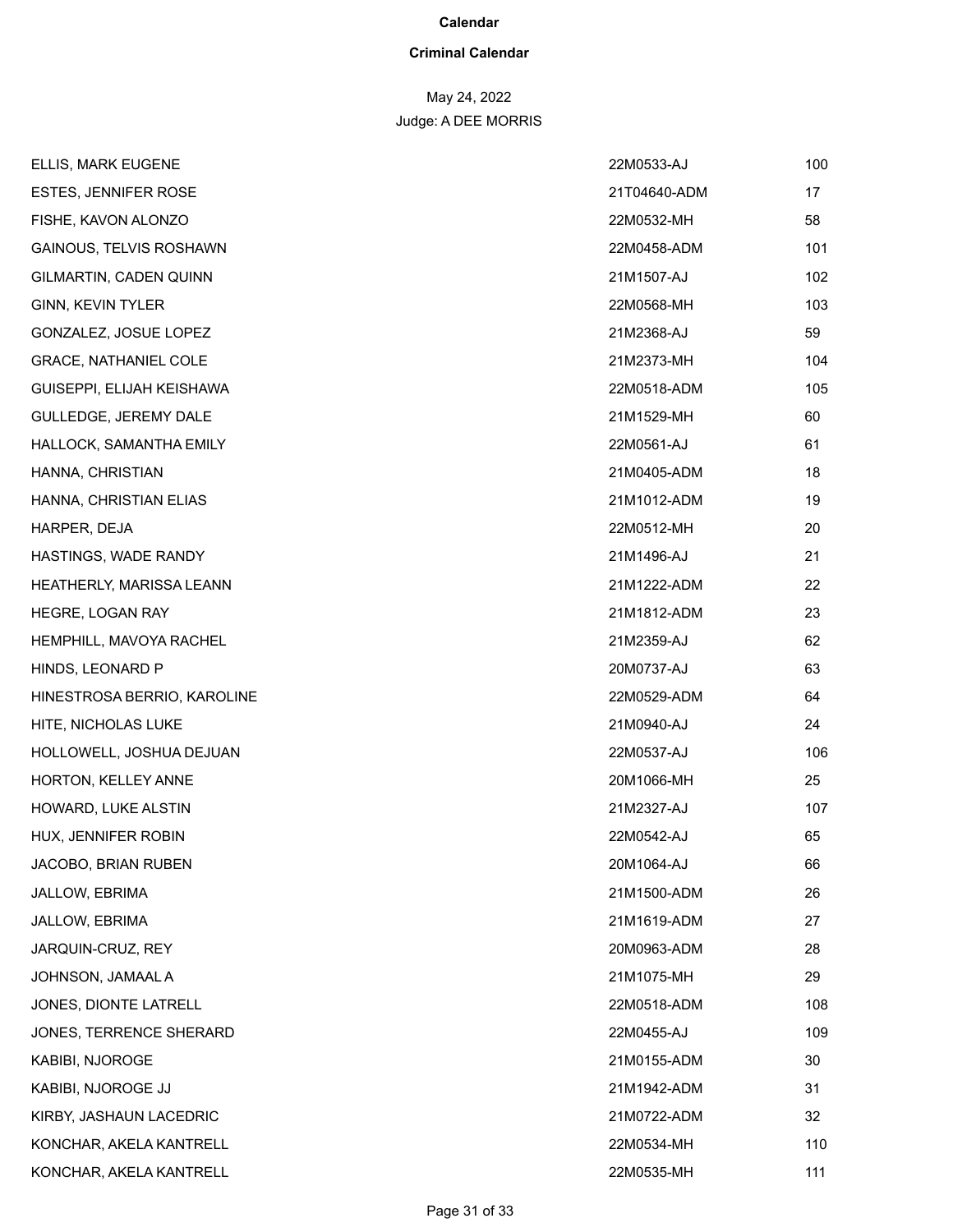#### **Criminal Calendar**

## May 24, 2022

| KROHN, JOSHUA DAVID               | 21M1502-AJ  | 67  |
|-----------------------------------|-------------|-----|
| LARA, DAVID STEVEN                | 21M2331-MH  | 33  |
| LEON, CARLOS                      | 22M0448-AJ  | 112 |
| LOPEZ, ZAIHT ARZATE               | 21M1661-ADM | 34  |
| LOPEZ-CABERERA, ALEJANDRO         | 20M1601-ADM | 35  |
| LOVE, SHANNON JAMES               | 21M1430-MH  | 68  |
| LOWERY, CANDICE                   | 20M1822-MH  | 36  |
| MAESTRE, CHRISTOPHER              | 22M0529-ADM | 69  |
| MARENTES-GONZALEZ, EDUARDO DANIEL | 21M2368-AJ  | 70  |
| MARIGNAY, JAYLAH                  | 21M1533-MH  | 37  |
| MARTIN, DAVID                     | 22M0530-ADM | 71  |
| MARTIN, NINA ANNETTE              | 22M0530-ADM | 72  |
| MCEVER, ZACHARY LEE               | 21M2340-AJ  | 73  |
| MILLER, CLIFTON                   | 21M1433-ADM | 74  |
| MILLER, COURTNEY MICHELLE         | 22M0561-AJ  | 75  |
| MIMS, DESTINY MARIE               | 22M0457-MH  | 113 |
| MOOSE, TONYA IRENE                | 22M0638-AJ  | 114 |
| MORA-NAVA, FAUSTO                 | 22M0514-MH  | 76  |
| NEGOU, LATAYIA RENEE              | 22M0458-ADM | 115 |
| ORTIZ, KEVIN BRYANT               | 22M0461-AJ  | 116 |
| PARKER, HUNTER COLTON             | 21M2373-MH  | 77  |
| PEEBLES, MARIO BELTON             | 22M0543-ADM | 78  |
| PETERS, MARVIN TERTIUS            | 21M1080-MH  | 38  |
| RICHARDSON, TRAVIS LEE            | 22M0536-AJ  | 117 |
| RIGGS, TOZSHA RAE                 | 22M0538-ADM | 118 |
| RINGER, DEVANTE ANTONIO           | 22M0545-MH  | 79  |
| RODGERS, MATTHEW DONNELL          | 21M1011-AJ  | 39  |
| ROSADO, IRAN                      | 22M0567-ADM | 80  |
| ROSE, JACOB HARRIS                | 20M1780-AJ  | 81  |
| SALGADO, ANGEL                    | 22M0257-ADM | 119 |
| SANTIAGO, SHANIA CATALINA         | 22M0546-ADM | 82  |
| SHERMAN, MALIK NYQUESE            | 21M1965-MH  | 83  |
| SIMS, CALEB DAVID                 | 21M1523-ADM | 84  |
| SMITH, JAIDEN MEKHI               | 22M0561-AJ  | 85  |
| SUCHER, CHRISTOPHER MICHAEL       | 22M0556-AJ  | 86  |
| THOMAS, CAROLINE GRACE            | 21M1951-MH  | 40  |
| THOMAS, VERONICA LEVON            | 21M2360-AJ  | 120 |